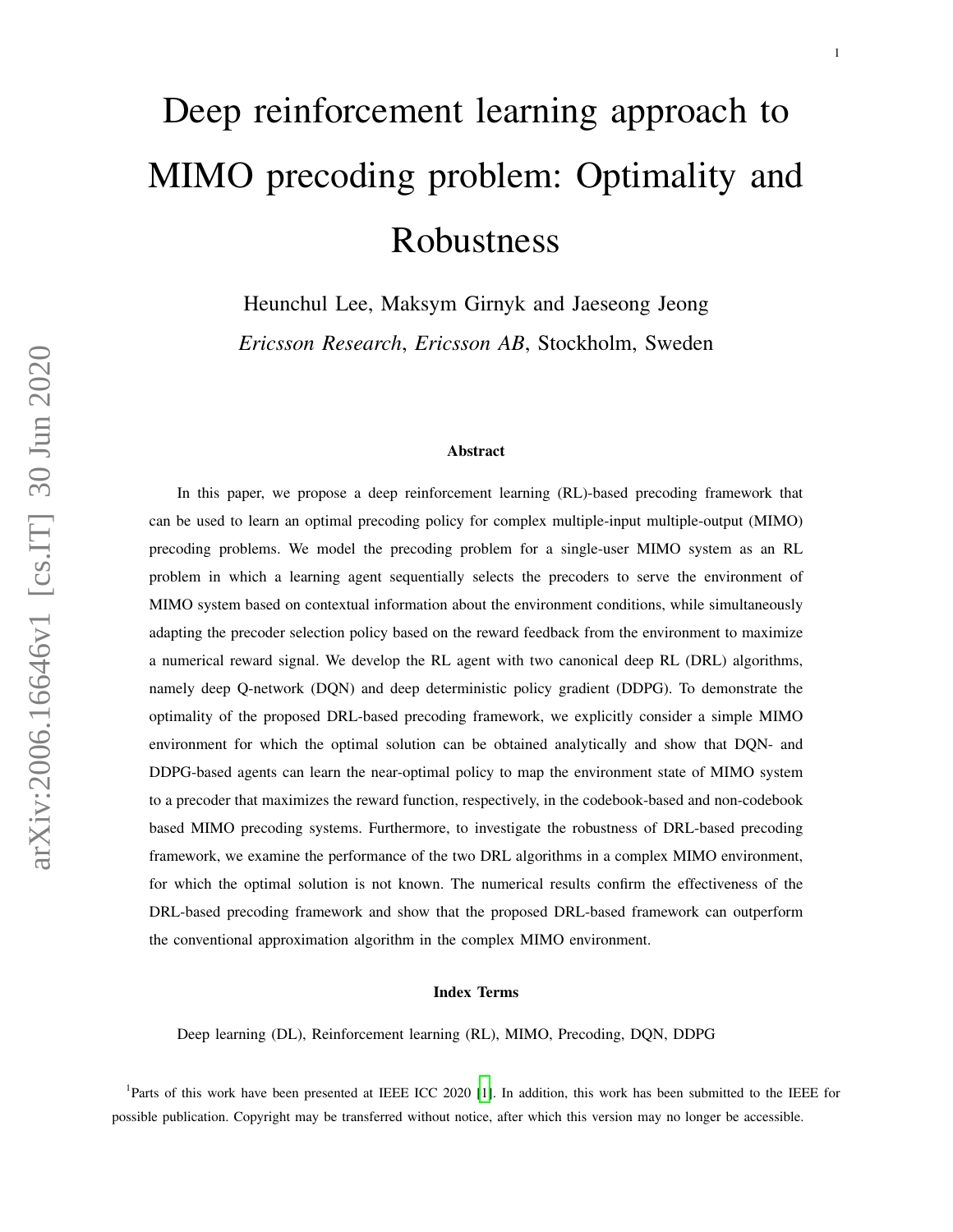## I. INTRODUCTION

## *A. Recent trends in wireless industry*

The area of cellular communications is undergoing a revolutionary transformation, penetrating ever wider segments of society and industry. For instance, next-generation wireless communications are envisioned as a prime enabler for the fourth industrial revolution, Industry 4.0. Leveraging ubiquitous wireless connectivity, industrial automation and factory flexibility become possible at an unprecedented scale. To support such emerging services, we expect that future wireless networks will accommodate more stringent requirements on data rate, reliability, latency, availability and energy efficiency, bringing significant challenges for future wireless networks. Therefore, such future network architectures are expected to be too complex to be analyzed and optimized by conventional theoretical approaches. In order to match the stringent requirements, future networks should ensure self-organizing and self-optimizing capabilities by embracing *artificial intelligence* (AI) as a new enabler, which will be a great step towards the future sixthgeneration (6G) radio access technology [\[2\]](#page-28-1).

In fact, the 3rd generation partnership project (3GPP) standards group has been developing an artificial intelligence function, called network data analytics function (NWDAF), that provides network data analytics to network functions in the 5G core network, including software-defined networking (SDN) and network function virtualization (NFV) [\[3\]](#page-28-2). Apart from the AI applications into the core network, AI is being studied and applied to improve performance and reliability of the cellular radio access network (RAN). To date, machine learning (ML) has been widely proposed for upper-layer designs such as cell-association, scheduling and spectrum management [\[4\]](#page-28-3) [\[5\]](#page-28-4) [\[6\]](#page-28-5) [\[7\]](#page-28-6). Traditional physical-layer design methods have an inherent limitation of relying on mathematical modelling of communication channels and systems, which becomes an issue in the future networks with challenging environments. This leads to the need of a new physical-layer paradigm based on ML algorithms that can learn and adapt the transmission strategies according to the actual observed environments. In [\[8\]](#page-28-7), an autoencoder is trained in supervised learning (SL) for optimizing an end-to-end system performance. Supervised and unsupervised learning approaches have been applied to hybrid precoding problems in multiple-input multiple-output (MIMO) systems in [\[9\]](#page-28-8). In this paper, we present a reinforcement learning (RL) approach to the precoding problem in a practical MIMO-orthogonal frequency-division multiplexing (OFDM) system.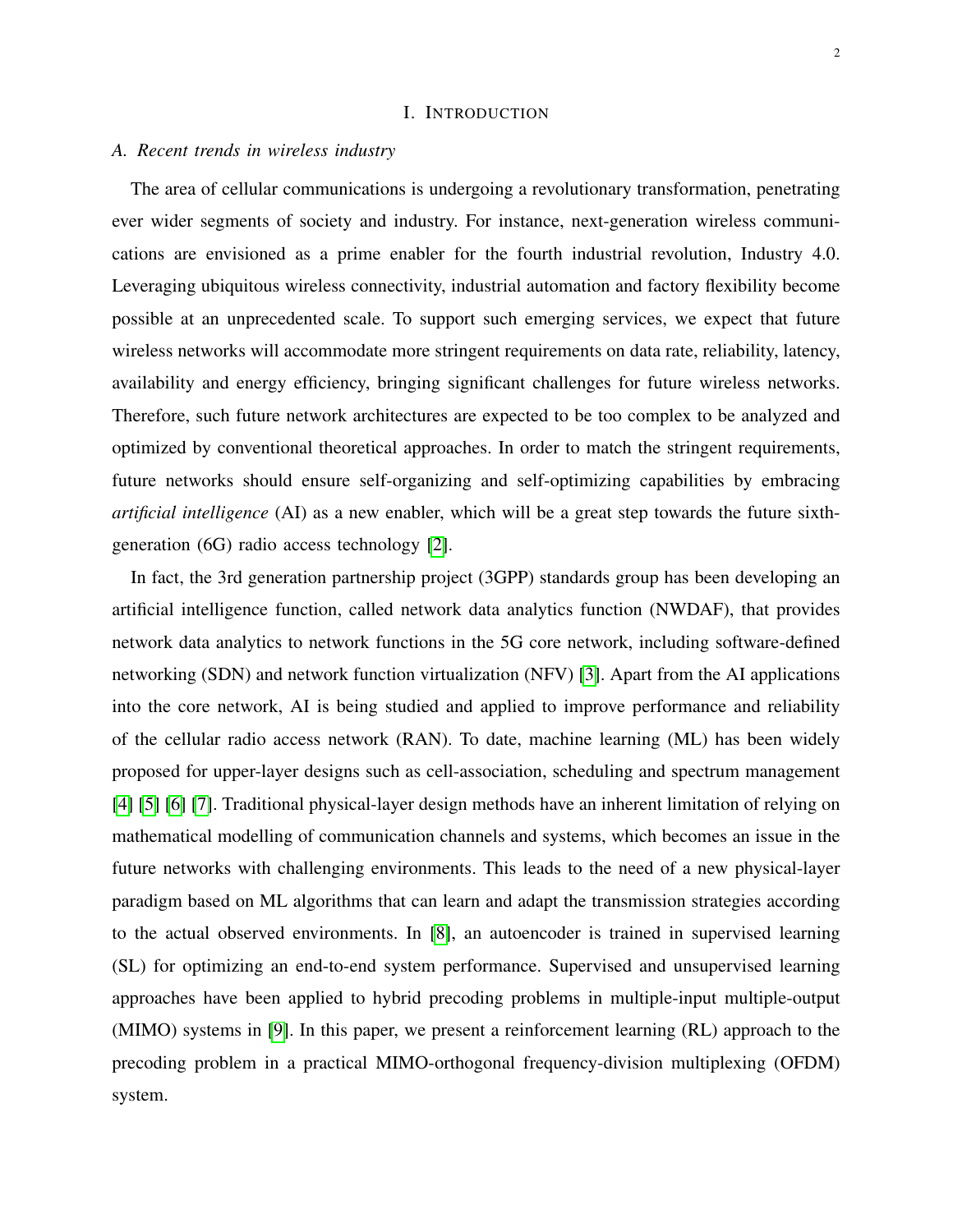<span id="page-2-0"></span>

Fig. 1: Model-free valued-based and policy-based reinforcement learning algorithms.

#### *B. Recent advances in machine learning*

ML, as a sub-field of AI, is playing an increasingly important role in many applications, ranging from small devices, such as smartphones and wearables, to more sophisticated intelligent systems, such as self-driving cars, robots and drones. RL is a set of ML techniques that allow an agent to learn an optimal action policy through trial-and-error interactions with a dynamic environment that returns the maximum reward [\[10\]](#page-28-9). These ML techniques are particularly relevant to applications where mathematical modelling and efficient solutions are not available. Figure [1](#page-2-0) shows the main subcategories of RL algorithms considered in this paper. RL algorithms can be classified into model-based and *model-free* methods, and the model-free methods can be further divided into *value-based* and *policy-based*. Model-based RL algorithms have access to a model of the environment or learn it. The environment model allows the RL agent to plan a policy by estimating the next state transitions and corresponding rewards. AlphaZero [\[11\]](#page-28-10) is an example of this category and uses a Monte-Carlo tree search model to predict the next series of state transitions, which in turn provides the value of each action before its execution. In contrast, model-free RL algorithms require no knowledge of state transitions and reward dynamics. These RL algorithms directly learn a value function or optimal policy from interactions with complex real-world environments, without explicitly learning the underlying model of the environment. Thanks to their easy implementation, model-free approaches have been widely used for a variety of applications. Motivated by recent advances in deep-learning (DL) [\[12\]](#page-28-11), deep reinforcement learning (DRL) combines the merits of DL with a RL learning model to achieve fully automated learning of optimal action policies. Deep Q-network (DQN) [\[13\]](#page-29-0) and deep deterministic policygradient (DDPG) [\[14\]](#page-29-1) are two leading model-free DRL algorithms to deal with discrete and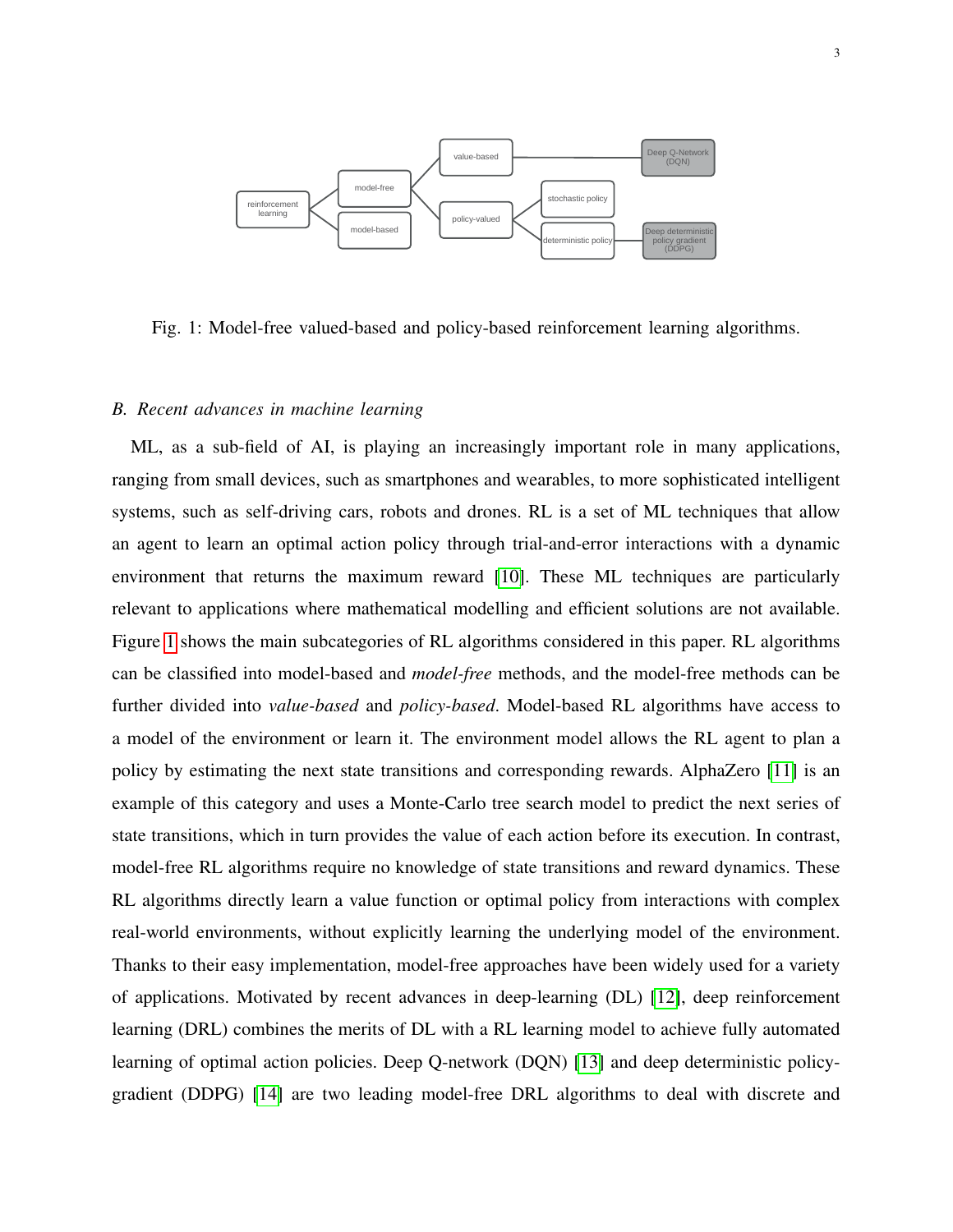continuous action space, respectively.

## *C. Problem statement and goal*

In this paper, we consider model-free RL algorithms for solving complex optimization problems in the physical-layer of wireless RANs. In particular, we investigate a DRL-based precoding framework for MIMO that remains as a key technology in future wireless networks. The use of multiple antennas at both transmitter and receiver in wireless communication links provides a means of achieving higher data rate and lower bit error rate (BER).

The full potential of MIMO systems can be realized by utilizing channel state information (CSI) in the precoding design at the transmitter. The 3GPP 4G long-term evolution (LTE) and 5G new radio (NR) communication systems support two precoding modes, namely *codebookbased* and *non-codebook-based* precoding. In the codebook-based mode, the codebook consists of a number of predefined precoders, and is known at the transmitter and the receiver. The CSI is only known at the receiver, which chooses the index of the best precoder in the codebook and reports it to the transmitter. However, this precoding mode suffers from performance loss due to limited action space by the pre-defined codebook. Meanwhile, the non-codebook based precoding mode can operate in a continuous action space in terms of precoders, trying to match the precoder to the actual channel realization. In this mode, the CSI is usually acquired from the channel reciprocity, and the precoder is computed based on the acquired CSI at the transmitter, while the receiver is not aware of the transmitter's choice of precoder.

OFDM is another key technique adopted in modern communication systems. The multicarrier technique divides the total available bandwidth into a number of equally spaced subcarriers. The property of OFDM modulation turns a frequency-selective MIMO channel into a set of frequency-flat frequency-time resource elements (REs). An optimal precoding scheme would involve designing the best possible channel-dependent precoder on a per-RE basis. However, this approach is not practical due to issues with channel estimation and hardware implementation that arise on such a fine granularity. To achieve a tradeoff between performance and complexity in the design of practical MIMO-OFDM systems, a set of contiguous subcarriers are grouped into a so-called subband, and all the REs in each subband apply the same precoder, which is usually called subband precoding. A practical subband-precoding solution is obtained based on a spatial channel covariance matrix averaged over the pilot signals in a given subband. Unfortunately,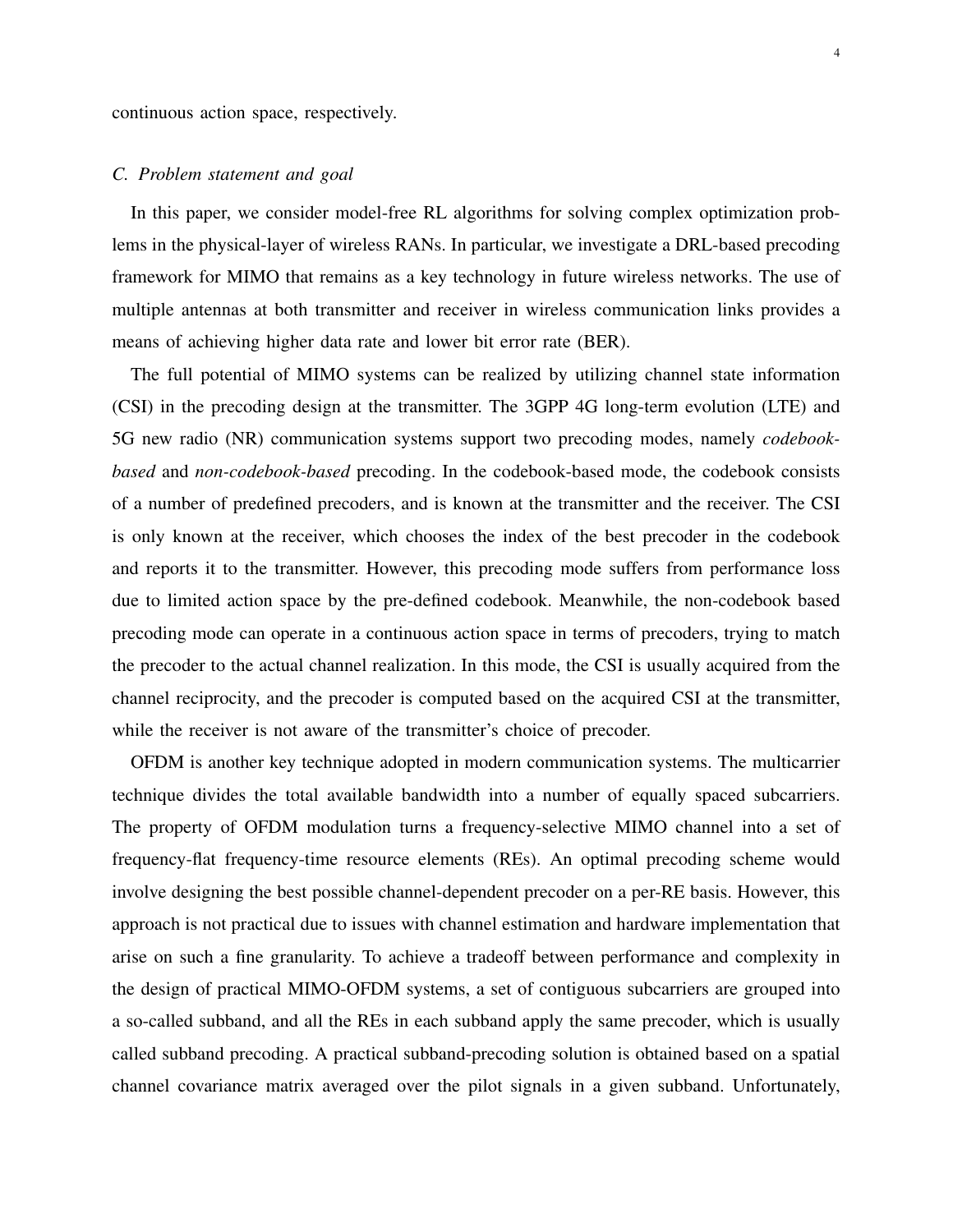this solution is sub-optimal, and furthermore no truly optimal solution has been known for this setting to date.

To address this gap, we propose a DRL-based precoding framework that can be used to learn an optimal precoding policy for the subband precoding problem. We develop the RL agent with the two DRL algorithms: DQN and DDPG. DQN is a value-based RL algorithm that can only work in finite discrete action space, while DDPG is a policy-based RL algorithm that operates well in continuous action space. The value-based DQN solves RL problems with a finite set of actions by leveraging deep neural networks to estimate the action values for these actions. Thus, DQN is a natural fit to codebook-based precoding. In contrast to the DQN that derives an optimal policy indirectly through learning the optimal action-value function, the policy-based DDPG directly learns the policy in a continuous action space by updating the neural network parameters of a deterministic policy, following the deterministic policy gradient (DPG) algorithm [\[15\]](#page-29-2). Therefore, DDPG can be used to learn an optimal precoding policy in non-codebook based precoding mode. To this end, we model the precoding problem for a single-user MIMO system as a RL problem in which a learning agent sequentially selects the precoders to serve the environment of MIMO system based on contextual information about the environment conditions. Meanwhile, the agent improves the precoder selection policy by adapting it based on the reward feedback from the environment to maximize a numerical reward signal.

#### *D. Main contributions*

In order to demonstrate the optimality of the DRL-based precoding framework, we first consider a MIMO environment that consists of a MIMO-OFDM system with wideband precoding application and a flat-fading MIMO channel model, for which the optimal solution can be obtained analytically and show that DQN and DDPG-based agents can learn the nearoptimal [1](#page-4-0) policy for the precoder selection problem, respectively, in the codebook-based and non-codebook precoding modes, that maps the environment state (or CSI) of the MIMO system to an optimal action (or precoder) that maximizes a reward function. Furthermore, we investigate the robustness of the DRL-based precoding framework in learning a solution in very complex MIMO environments for which the optimal solution is not known. For this purpose, we evaluate the performance of the two DRL methods in a MIMO-OFDM system with subband precoding

<span id="page-4-0"></span><sup>&</sup>lt;sup>1</sup>Here, we refer to a policy that exhibits a limited gap in performance to the truly optimal policy.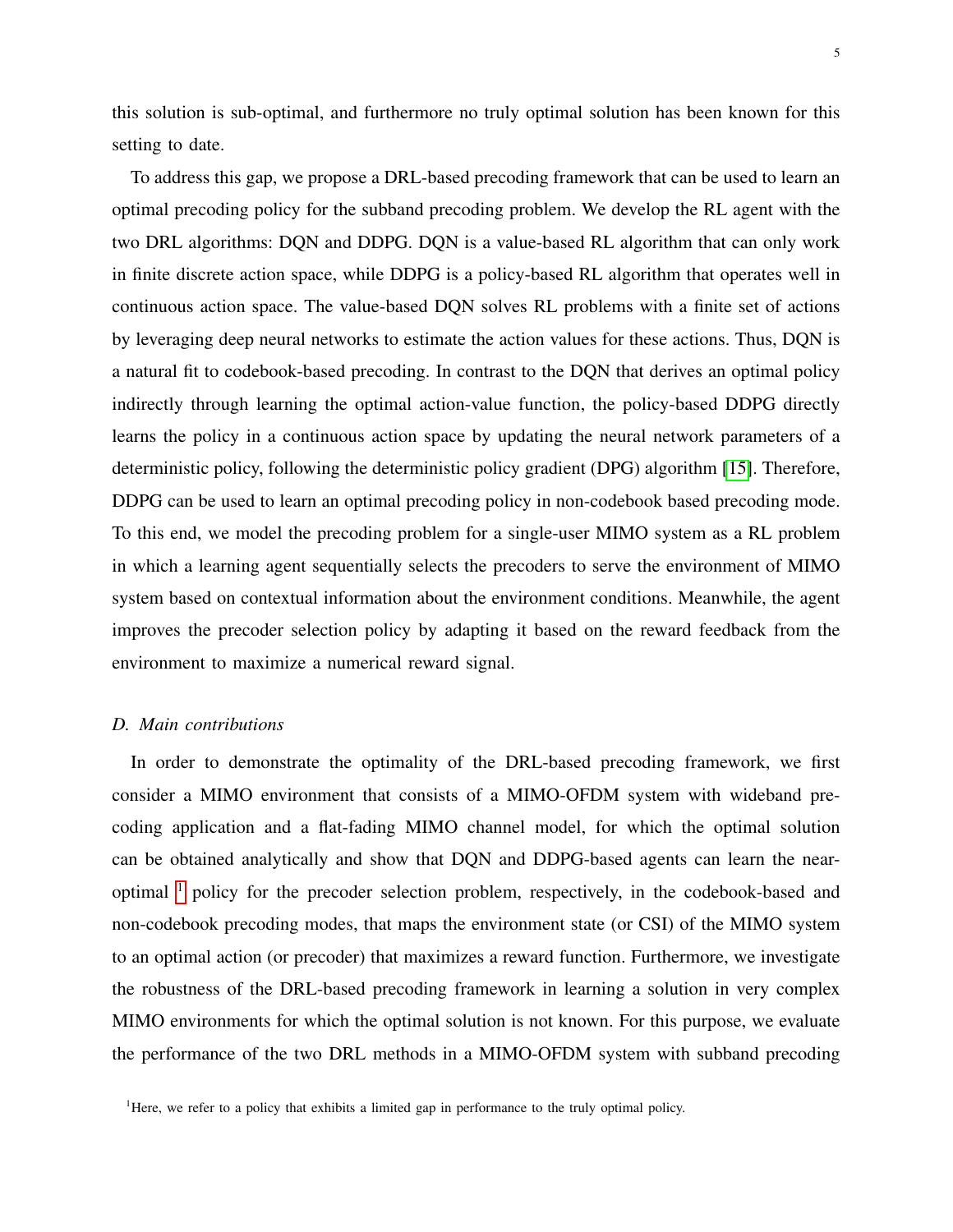<span id="page-5-1"></span>

Fig. 2: Schematic block diagram of MIMO-OFDM system, where a precoding vector  $\mathbf{w} \in \mathbb{C}^{n_{tx}}$ and a combining vector  $r \in \mathbb{C}^{n_{rx}}$  are applied, respectively, on per-subband at the transmitter and on per-RE basis at the receiver.

application and a frequency-selective MIMO channel model. The numerical results verify the effectiveness of the two DRL methods and show that the proposed precoding framework can outperform the conventional approximation algorithm in the complex MIMO environment.

The organization of the paper is as follows: Section [II](#page-5-0) presents a system model of Rayleighfading MIMO-OFDM system and describes the precoding problems in codebook-based and noncodebook-based precoding modes. In Section [III,](#page-9-0) we present a brief overview of fundamental concepts of deep RL algorithms and describe the details of the two leading deep RL algorithms: DQN and DDPG. In Section [IV,](#page-16-0) we present a DRL-based precoding framework for MIMO precoding problems and examine the performance of the proposed framework in the two different environments and show its optimality and robustness. Finally, conclusions are made in Section [V.](#page-27-0)

## II. SYSTEM MODEL AND PRECODING PROBLEM

<span id="page-5-0"></span>This paper considers a wireless environment of a Rayleigh-fading MIMO-OFDM communication system with  $n_{tx}$  transmit and  $n_{rx}$  receive antennas. The system is assumed to exploit bit-interleaved coded modulation (BICM) that has been utilized in a wide range of wireless communication systems including the IEEE local-area network (LAN) and 3GPP LTE Systems [\[16\]](#page-29-3). A simplified block diagram of the BICM MIMO-OFDM system is presented in Fig. [2,](#page-5-1) where a precoding vector  $\mathbf{w} \in \mathbb{C}^{n_{tx}}$  and a combining vector  $\mathbf{r} \in \mathbb{C}^{n_{rx}}$  are applied, respectively, per-subband at the transmitter and on a per-RE basis at the receiver for exploiting the spatial diversity available in MIMO channels. At the transmitter, one transport bit stream is encoded to a bit block  $\mathbf{b}_{tx}$  which is then symbol-mapped to modem symbols x. Typical modem constellations used are  $M$ -QAM, consisting of a set of  $M$  constellation points, the set being denoted by  $C$ .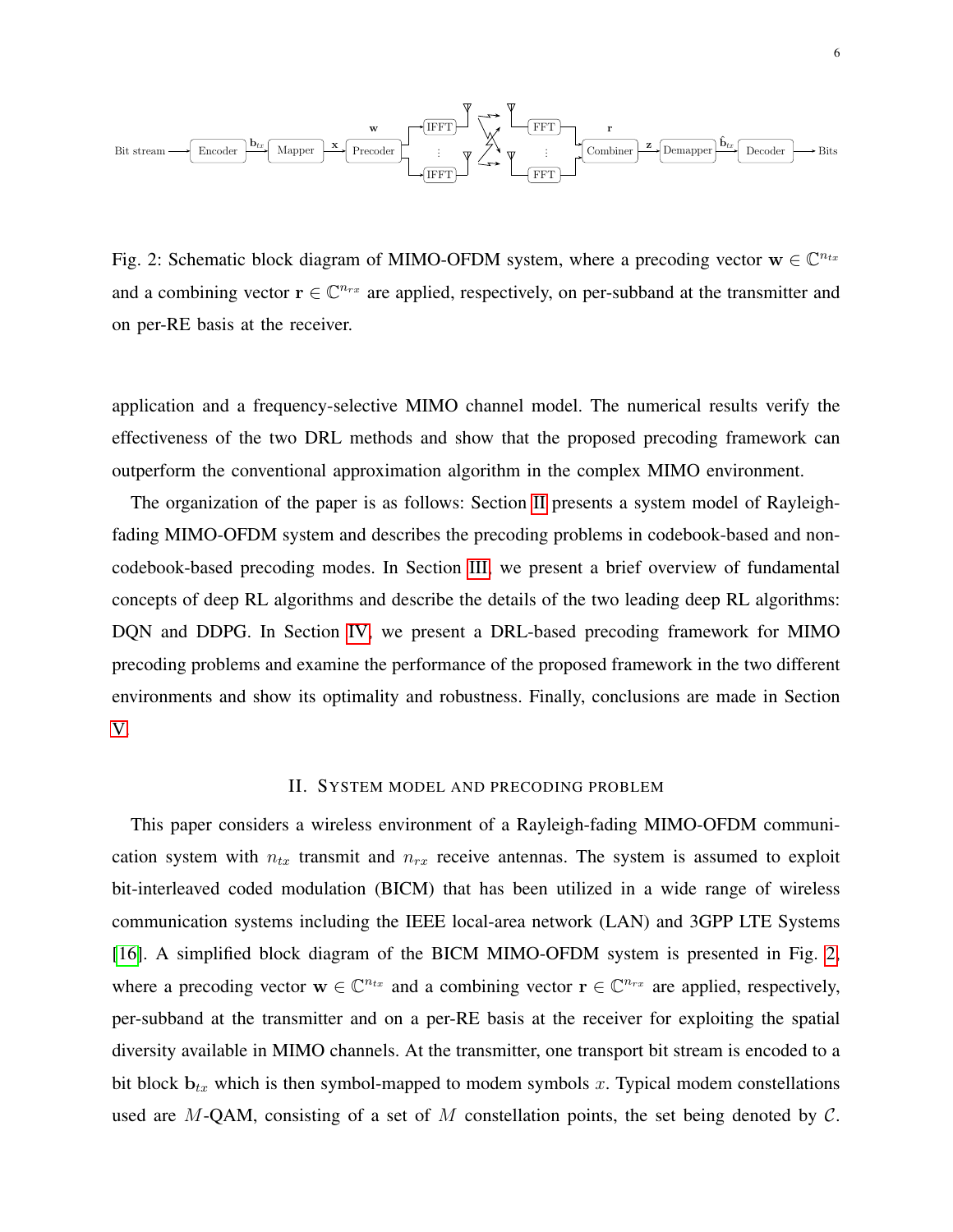<span id="page-6-0"></span>

Fig. 3: An illustrative example of time-frequency resource grid of MIMO-OFDM system with resource parameters specified in the 3GPP standards [\[17\]](#page-29-4).

Then, the data symbols x are precoded by the precoding vector w to form  $n_{tx}$  data substreams. Finally, the substreams are transmitted via the available multiple transmit antennas.

In NR systems, the smallest available physical resource unit is a *resource element* (RE). One RE consists of one OFDM subcarrier in frequency domain and one OFDM symbol in time domain. A group of REs forms a *physical resource block* (PRB) which is the basic resource allocation unit. Figure [3](#page-6-0) illustrates an example of PRB in time-frequency resource grid of MIMO-OFDM system with resource parameters specified in the 3GPP standards [\[17\]](#page-29-4). Assuming a subcarrier spacing of  $\Delta f$ = 15kHz, each PRB is formed by 12 consecutive OFDM subcarriers, 180kHz wide in frequency, and 14 OFDM symbols, 1ms long in time. This transmission duration of 1ms corresponds to one transmission time interval (TTI) specified in the LTE standards. As can be seen in Fig. [3,](#page-6-0) one set of REs, called data channels, is used to carry information originating from the higher layers, while the other set, called pilot signals, conveys reference signals for channel estimation.

Focusing on the data transmission in the forward link from the transmitter to the receiver, let  $x_i$  denote the complex data symbol at the *i*-th RE on the forward link data channels and let  $y_i$ be the corresponding  $n_{rx}$ -dimensional complex received signal vector, which can be written as

$$
\mathbf{y}_i = \mathbf{H}_i \mathbf{w} x_i + \mathbf{n}_i,\tag{1}
$$

where  $H_i \in \mathbb{C}^{n_{rx} \times n_{tx}}$  represents the MIMO channel matrix between transmit and receive antennas, and  $n_i \in \mathbb{C}^{n_{rx}}$  is an additive white Gaussian noise (AWGN) vector whose elements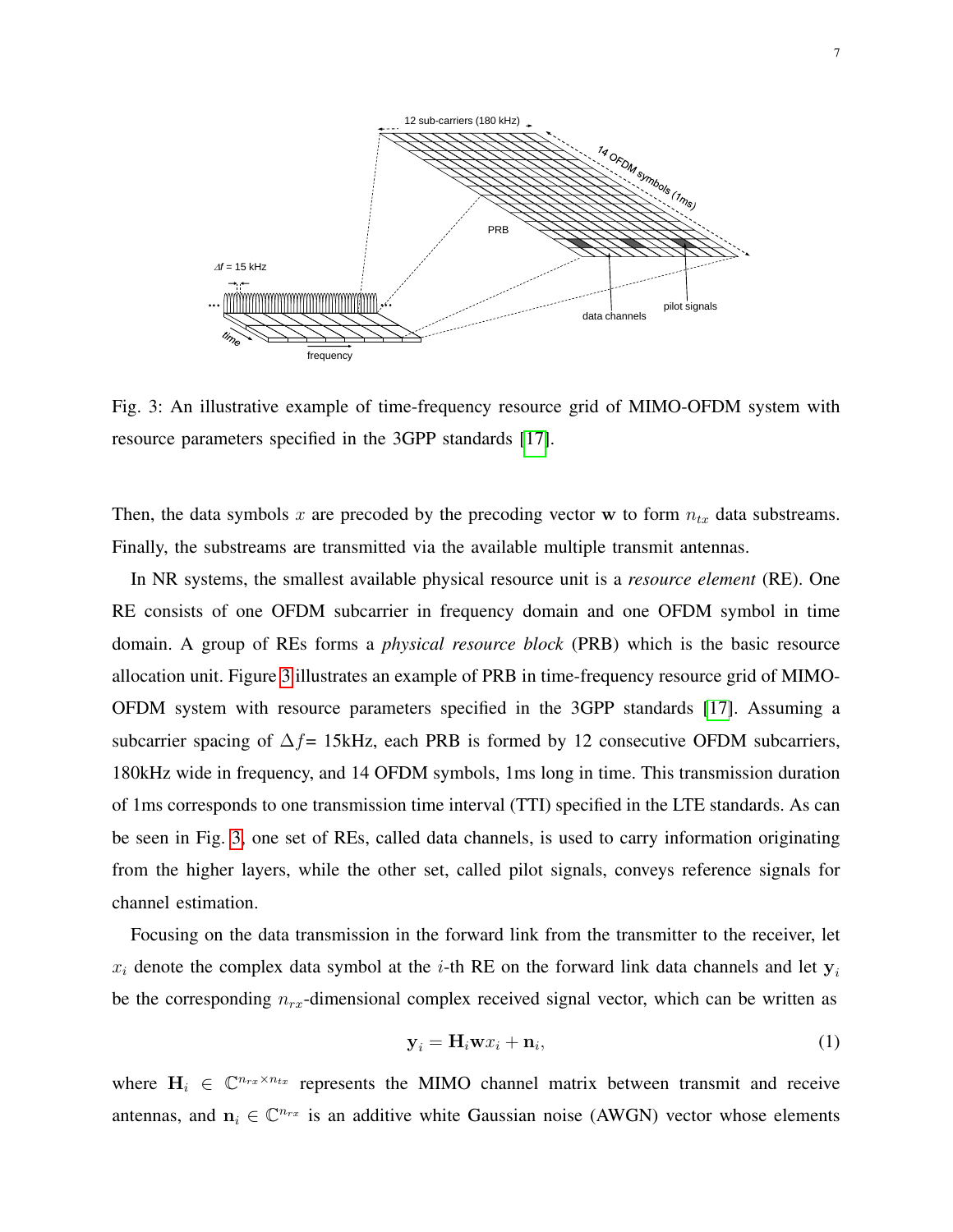are independent identically distributed (i.i.d.) complex-valued Gaussians with zero mean and variance  $\sigma_n^2$ . Under the Rayleigh-fading channel, the channel matrix  $H_j$  is represented as

$$
\mathbf{H}_{j} = \begin{pmatrix} h_{j,1,1} & h_{j,1,2} & \dots & h_{j,1,n_{tx}} \\ h_{j,2,1} & h_{j,2,2} & \dots & h_{j,2,n_{tx}} \\ \vdots & \vdots & \ddots & \vdots \\ h_{j,n_{rx},1} & h_{j,n_{rx},2} & \dots & h_{j,n_{rx},n_{tx}} \end{pmatrix},
$$
(2)

where  $h_{j,m,n}$  represents the channel coefficient from the transmit antenna n to the receive antenna m at the RE  $j$ , and the channel elements are obtained from an i.i.d. complex Gaussian distribution with zero mean and unit variance.

Without loss of generality, we assume that the data symbol  $x_i$  and the precoding vector w are normalized as follows:  $\mathbb{E}[|x_i|^2] = 1$  and  $\|\mathbf{w}\| = 1$ , where  $\mathbb{E}[\cdot]$  denotes the expectation with respect to the distribution of the underlying random variable, and  $\|\cdot\|$  and  $\|\cdot\|$  denote, respectively, the absolute value of a complex number and the 2-norm of a vector. Under these assumptions, the signal-to-noise ratio (SNR)  $\rho$  is given by  $\rho = 1/\sigma_n^2$ .

At the receiver, the transmitted data symbol  $x_i$  can be recovered by combining the received symbols  $y_i$  by the unit-norm vector  $r_i$  (i.e.,  $||r|| = 1$ ), which yields the estimated complex symbol

<span id="page-7-0"></span>
$$
z_i = \mathbf{r}_i^{\dagger} \mathbf{y}_i = \mathbf{r}_i^{\dagger} \mathbf{H}_i \mathbf{w} x_i + \mathbf{r}_i^{\dagger} \mathbf{n}_i.
$$
 (3)

Note that  $\mathbf{r}_i^{\dagger} \mathbf{H}_i \mathbf{w}$  in [\(3\)](#page-7-0) corresponds to the effective channel gain. We assume a maximal ratio combiner (MRC) is used at the receiver, given by

$$
\mathbf{r}_{i} = \frac{\mathbf{H}_{i} \mathbf{w}}{\|\mathbf{H}_{i} \mathbf{w}\|},
$$
(4)

which is optimal in the sense of output SNR maximization when the noise is white.

## *A. Precoding problems in codebook-based and non-codebook based MIMO systems*

In this section, we describe the codebook-based and non-codebook based MIMO precoding systems. In particular, we address the MIMO precoding design on a per-subband basis, which is representative of MIMO precoding applications in real-world deployments. We consider a subband-based precoding, where each subband is formed by a certain number of consecutive PRBs and the precoder w is the same for all the data channels within a subband. We denote the set of data REs and pilot REs in a given subband, respectively, by  $\Phi_d$  and  $\Phi_p$  in the forward link and by  $\Psi_d$  and  $\Psi_p$  in the reverse link.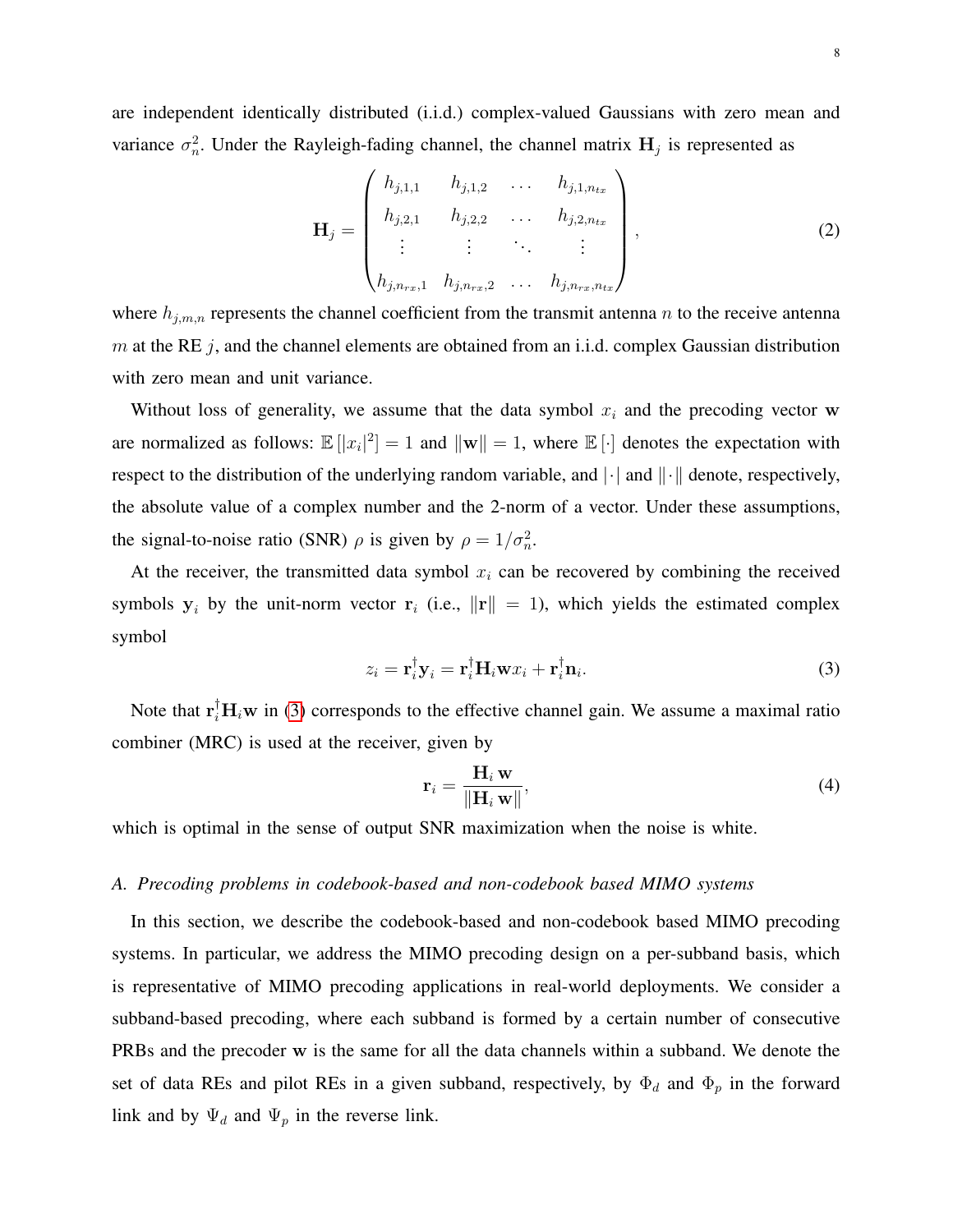As BICM is adopted in 3GPP LTE and NR Systems, we investigate the precoding problem for optimizing the BER performance. We calculate the uncoded BER performance by comparing the transmit bit block  $\mathbf{b}_{tx}$  and the receive bit block  $\hat{\mathbf{b}}_{tx}$  as they represent the value of precoder w over the MIMO channel without the help of channel coding. The data bit block  $b_{tx}$  can be recovered from [\(3\)](#page-7-0). Let  $b_i^m$  be the bit that is mapped into the m-th bit position  $(m = 1, 2, \ldots, \log_2 M)$  of the constellation symbol  $x_i$ . Then, the log-likelihood ratio (LLR) value of  $b_i^m$  can be defined as [\[16\]](#page-29-3)

$$
\text{LLR}(b_i^m) = \log \frac{\sum_{x \in \mathcal{C}_0^m} \exp \left(-\frac{\|z_i - \mathbf{r}_i^{\dagger} \mathbf{H}_i \mathbf{w}_x\|}{\sigma_n^2}\right)}{\sum_{x \in \mathcal{C}_1^m} \exp \left(-\frac{\|z_i - \mathbf{r}_i^{\dagger} \mathbf{H}_i \mathbf{w}_x\|}{\sigma_n^2}\right)},\tag{5}
$$

where the set  $\mathcal{C}_d^m$ ,  $d = 0$  or 1, is the set of all symbols  $x_i$  in the constellation set C with  $b_i^m = d$ .

Under channel reciprocity, we assume that the forward CSI is available for the transmitter to compute the precoding vector w. For the setup described above, the transmitter can obtain the forward CSI by estimating the reverse CSI via the reverse pilot channels on the RE set  $\Psi_p$ . Therefore, the environment state of the MIMO-OFDM system is defined by a set of MIMO channel matrices  $H_j$  on the forward-link REs j that correspond to the reverse-link set  $\Psi_p$ . More specifically, the forward channel matrix  $H_j$  on the RE  $j \in \Psi_p$  is given by the transpose of the MIMO channel matrix estimated on the corresponding reverse pilot signal  $j$ . The forward-link precoder w is derived based on the MIMO matrices  ${H_j}_{j \in \Psi_p}$  and the same precoder w is applied for forward-link data transmission on all the data channels  $i \in \Phi_d$ .

The conditional BER performance of action w from a given environment state  $\{\mathbf{H}_j\}_{j\in \Psi_p}$  can be defined as

$$
\text{BER}\left(\mathbf{w}|\{\mathbf{H}_j\}_{j\in\Psi_p}\right) \triangleq \frac{1}{\log_2 M} \sum_{m=1}^{\log_2 M} \mathbb{E}_{\{x_i, \mathbf{n}_i\}_{i\in\Psi_d}}\left[b_i^m \neq \hat{b}_i^m|\{\mathbf{H}_j\}_{j\in\Psi_p}\right],\tag{6}
$$

where  $\hat{b}_i^m$  denotes the hard decision bit of  $b_i^m$  at the receiver, which is given by  $\hat{b}_i^m = 0$  if  $LLR(b_i^m) > 0$ , and by  $\hat{b}_i^m = 1$  otherwise.

Finally, the optimal precoder can be obtained by the following BER minimization problem

<span id="page-8-0"></span>
$$
\mathbf{w}^{\text{opt}} = \underset{\mathbf{W} \in \mathcal{A}}{\arg \min} \ \text{BER}\left(\mathbf{w}|\{\mathbf{H}_j\}_{j \in \Psi_p}\right). \tag{7}
$$

Here the action space  $A$  is given by a discrete action space  $A_d$  in codebook-based MIMO precoding systems, that consists of all precoders in a given codebook. Meanwhile, it is given by a continuous action space  $A_c$  in non-codebook based MIMO precoding systems, spanned by all possible precoders under power constraint.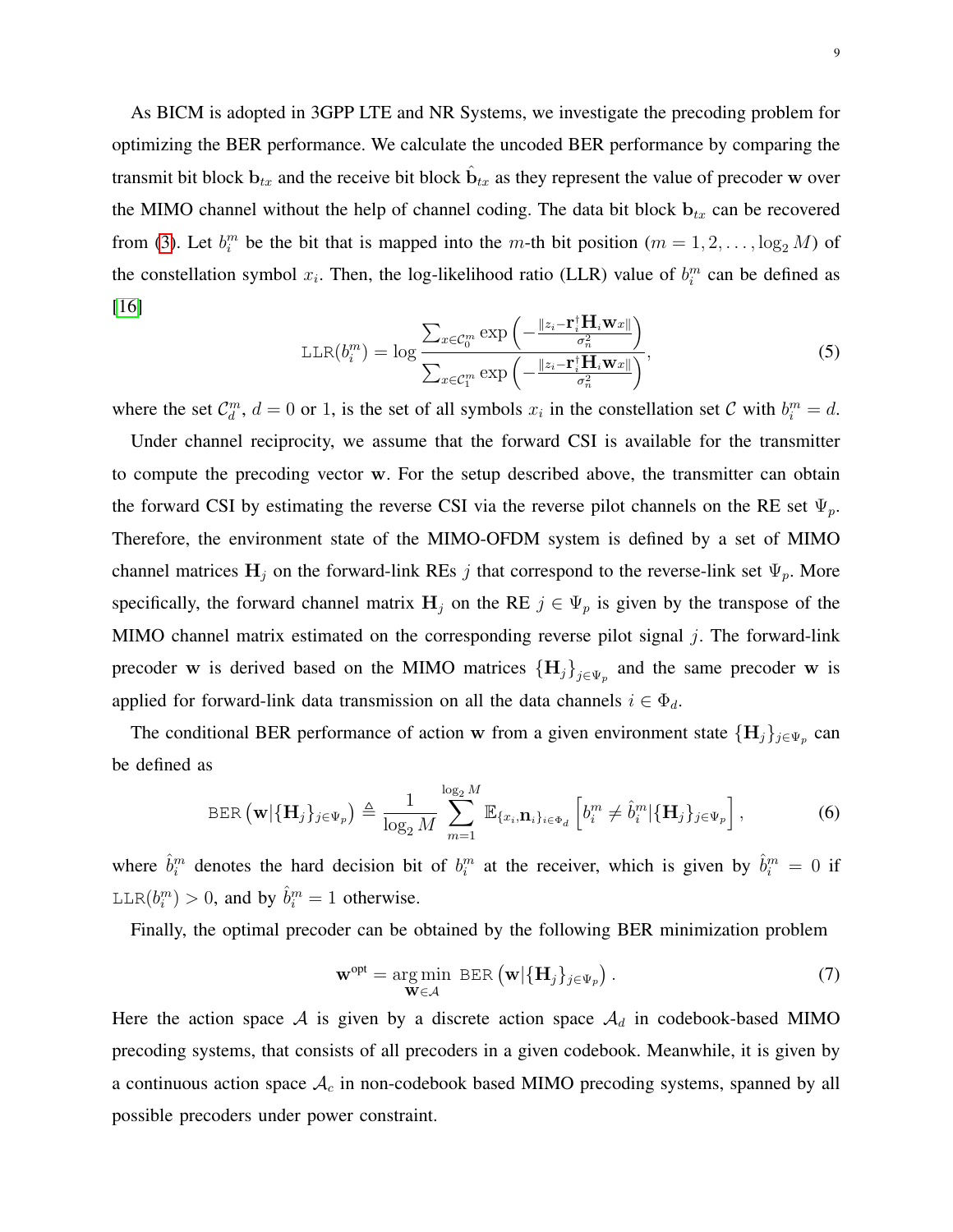<span id="page-9-1"></span>

Fig. 4: (a) Reinforcement learning through interactions between agent and environment and (b) The interaction between agent and environment can be modeled as Markov-decision process.

Unfortunately, the minimization problem in [\(7\)](#page-8-0) does not admit a computationally efficient solution. In the following sections, we consider a DRL-based approach as an alternative. That is, instead of computing an optimal precoder  $w<sup>opt</sup>$  we are learning it through interactions with the environment of the MIMO-OFDM system.

## III. DEEP REINFORCEMENT LEARNING

<span id="page-9-0"></span>In this section, we first present a brief overview of the fundamental concepts in DRL, including action value, Q-learning, and function approximation, and describe details of DQN and DDPG.

RL is a set of ML techniques that allows an agent to learn the optimal action policy that returns the maximum reward through trial-and-error interactions with a challenging dynamic environment [\[10\]](#page-28-9). Figure [4](#page-9-1) illustrates reinforcement learning through interactions between the agent and the environment. Most RL problems can be formalized by modelling the interaction between the agent and the environment as a *Markov decision process* (MDP). An MDP consists of a set of environment states S, a set of available actions A, a stochastic reward function R and a state transition function  $P : S \times A \rightarrow S$  from one state to another given an action taken. A policy is a mapping function from state to action in the MDP that specifies action  $a$  that is taken in state s. In general, the policy is stochastic and denoted by the conditional distribution  $\pi(a|s)$ while a deterministic policy is specifically denoted by  $a = \mu(s)$  to emphasize a deterministic function.

The random variables,  $s_t \in \mathcal{S}$ ,  $a_t \in \mathcal{A}$ , and  $r_t \in \mathcal{R}$  denote the state, action and reward values at time step t, where the reward  $r_t$  is a function of a stateaction pair  $(s_t, a_t)$ , denoted by  $rw(s_t, a_t)$ ,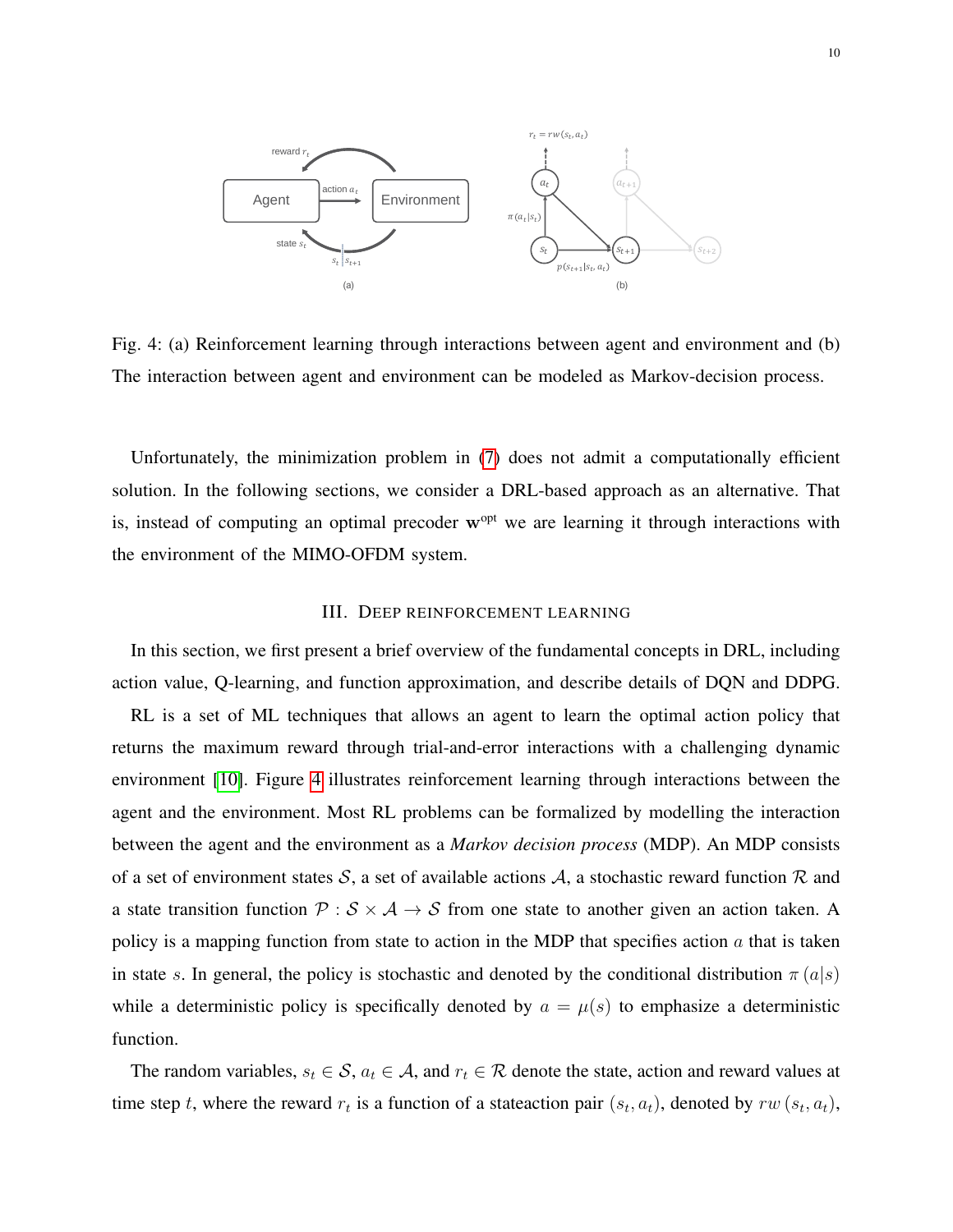in MDP. At each time step t, an agent observes a state  $s_t$  of environment conditions and chooses an action  $a_t$  to serve the environment. After each time step, the agent gets an immediate reward  $r_t$  and next state  $s_{t+1} \in S$  in return for the action taken. Then, each experience transition at t can be represented by the tuple

$$
e_t = [s_t, a_t, r_t, s_{t+1}].
$$
\n(8)

The agent aims to maximize the future cumulative return  $R_t$  from time step t onwards defined as

$$
R_t = \sum_{k=t}^{\infty} \gamma^{k-t} r_t,
$$
\n(9)

where  $\gamma \in [0, 1]$  denotes a discounting factor to the future rewards.

The state-action value, called Q-value, of a state-action pair  $(s, a)$  is defined as the expected return achievable by an action a in a state s by following policy  $\pi$ 

$$
\mathbf{Q}^{\pi}(s, a) = \mathbb{E}\left[R_0 | s_0 = s, a_0 = a, \pi\right],\tag{10}
$$

where  $s_0$  denotes the initial state and the expectation is taken over all the possible state-action transitions given by policy  $\pi$ .

The agent's goal can be achieved by finding the optimal policy  $\pi^*$  that returns the maximum expected cumulative reward at each state

$$
\pi^* = \arg\max_{\pi} \mathbf{Q}^{\pi}(s, a). \tag{11}
$$

This goal can be achieved by different types of RL algorithms shown in Fig. [1.](#page-2-0) In what follows, we describe the two model-free algorithms: value-based algorithm and policy-based algorithm that provides a basic framework for learning an optimal precoding policy in a codebook-based and non-codebook based precoding mode, respectively.

## *A. Value-based RL: DQN*

We first describe the DQN algorithm using an action selection known as  $\epsilon$ -greedy. For the completeness of presentation, this section presents a summary of deep Q-learning algorithm from [\[10\]](#page-28-9), [\[13\]](#page-29-0), [\[18\]](#page-29-5), and [\[19\]](#page-29-6).

In value-based RL algorithms, the RL problem is solved by estimating the optimal value of each action when taking that action for a given state. The agent learns the value function through trial-and-error interactions with the environment until it converges to the *optimal* Qfunction  $\mathbf{Q}^{*}(s, a)$  corresponding to the optimal policy. From this definition, a simple optimal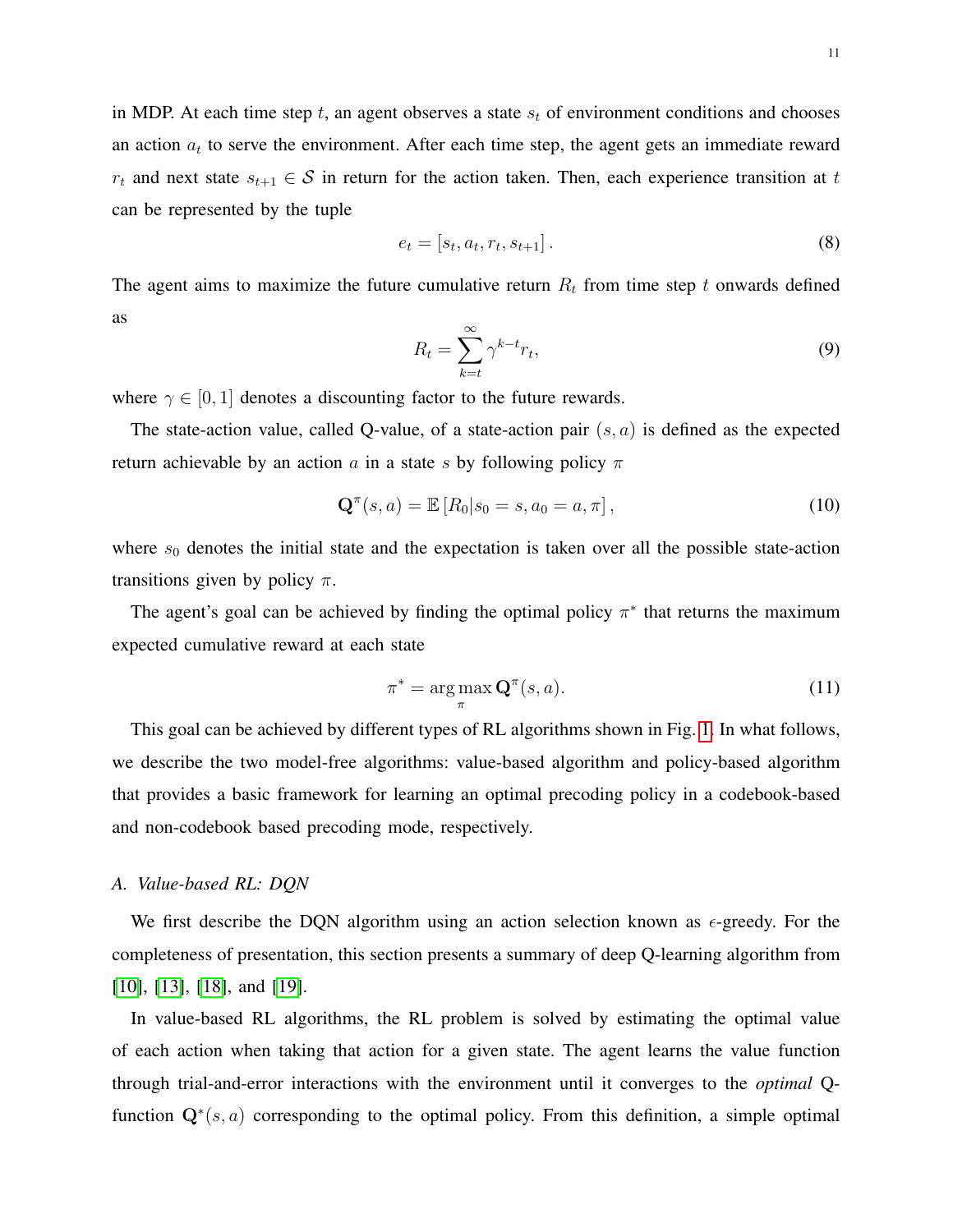<span id="page-11-0"></span>

Fig. 5: A schematic illustration of the value-based DQN with parameters  $\theta$  that can be used for solving the codebook-based precoding problem in the proposed precoding framework, assuming a discrete action space given by  $A_d = \{a_1, a_2, \cdots, a_N\}.$ 

strategy is obtained to take the action  $a^*$ , called *greedy action*, with the highest action value in given state s as follows:

<span id="page-11-1"></span>
$$
a^* = \underset{a}{\arg\max} \mathbf{Q}^*(s, a). \tag{12}
$$

The basic idea of the off-policy Q-learning algorithm is to approximate the optimal value function  $\mathbf{Q}^{*}(s, a)$  by a tabular representation  $\mathbf{Q}_T$  or a function approximator  $\mathbf{Q}_m$  with a specific model m. The tabular method  $\mathbf{Q}_T$  is the simplest form of Q-learning that can generate a Q-table T with all possible state-action pairs when the state and action spaces are small enough for the tabular representation. However, the problem with a table-based Q-learning approach is that the training complexity and the memory requirements become too large in the typical optimization tasks for wireless communications since all the possible state-action pairs  $(s, a)$  should be visited to update the Q-values, denoted by  $\mathbf{Q}_T(s, a)$ .

Instead, the DQN algorithm utilizes a deep neural network with parameters  $\theta$  as a generalizing function approximator in the Q-learning [\[19\]](#page-29-6). Figure [5](#page-11-0) illustrates a DQN function approximator , denoted by  $Q_{\theta}$ , that takes state s as an input and produces a separate output for each action  $a \in \mathcal{A}_d$ . The use of neural network in Q-learning has the benefit of generalization over the continuous state spaces that the agent can perform well in testing environments similar to the environments that it has seen before during learning [\[12\]](#page-28-11). This means that DQN can produce a good approximation over the entire state space by learning only with a limited subset of the state space. Therefore, the DQN algorithm can find the approximate value functions effectively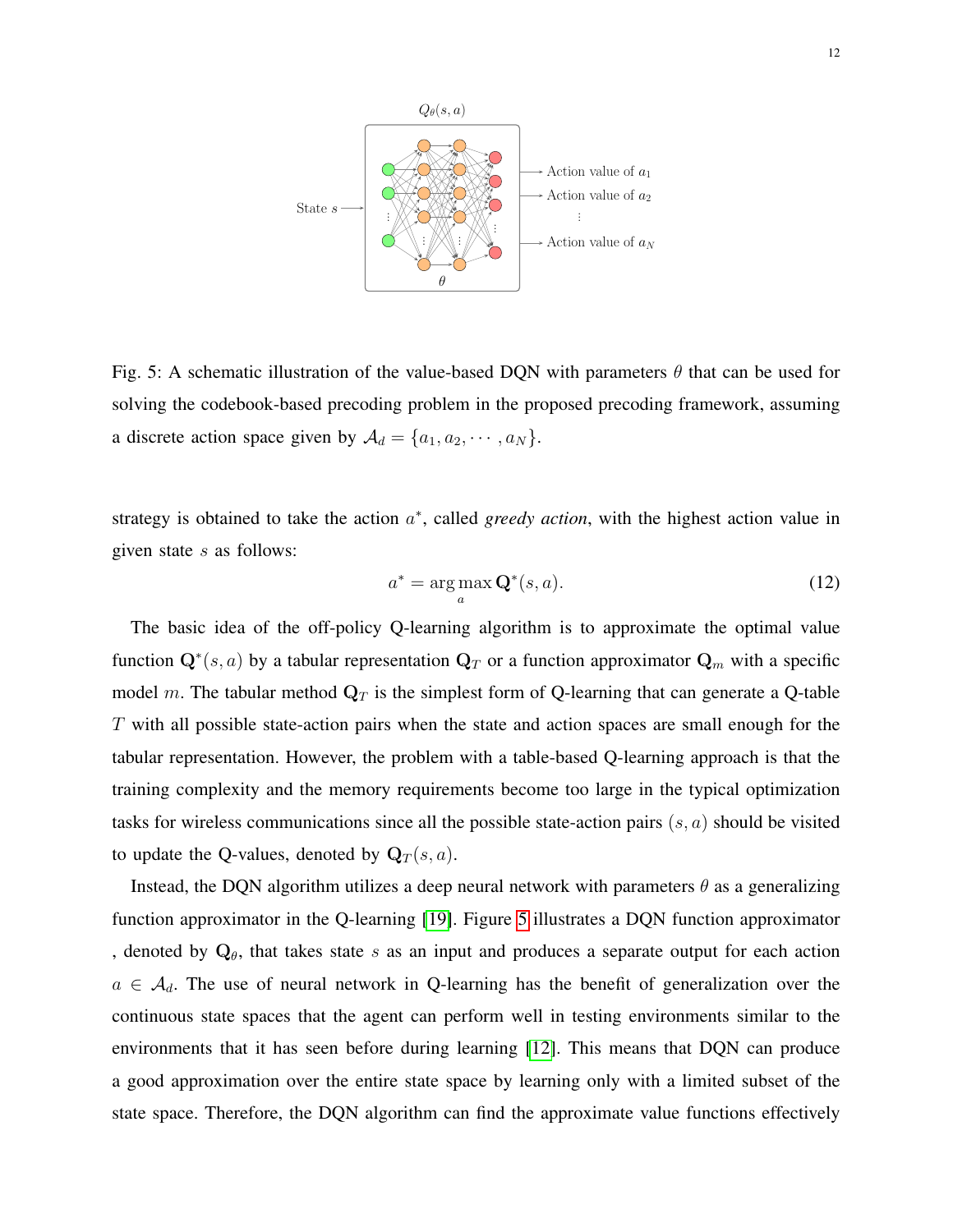<span id="page-12-0"></span>

(a) DQN with an  $\epsilon$ -greedy strategy (b) DDPG with exploration noise

Fig. 6: Exploration strategies for behavior policies in the off-policy DQN and DDPG algorithms

even for much larger problems with multidimensional and continuous states, while suffering less from the curse of dimensionality compared to the tabular method.

The optimal Q-function can be represented, by using the iterative *Bellman optimality equation* [\[10,](#page-28-9) Ch. 11] [\[20\]](#page-29-7), as

<span id="page-12-2"></span>
$$
\mathbf{Q}^*(s, a) = \mathbb{E}\left[r_t + \gamma \max_{\hat{a} \in \mathcal{A}_d} \mathbf{Q}^*(s_{t+1}, \hat{a}) | s_t = s, a_t = a\right].
$$
 (13)

The Bellman equation provides a recursive definition for a temporal-difference (TD) based Qlearning algorithm for approximating the optimal Q-function by measuring the difference between the current Q-value estimate (referred to as online Q-value), and the new estimate (referred to as target Q-value).

Let  $\mathbf{Q}_{\theta}(s, a)$  denote a DQN function approximator  $\mathbf{Q}_{\theta}$  indexed by the state-action pairs  $(s, a)$  to estimate the optimal action value  $\mathbf{Q}^*(s, a)$ . At the beginning of training, the network parameters  $\theta$  are randomly initialized. At each step t, the agent observes the state  $s_t$  and selects an action  $a_t$ from the pre-defined set  $A_d$ . In case of *off-policy* Q-learning, we learn the optimal *target* policy from experiences generated by a different policy, called *behavior* policy, that is used during exploration. Figure [6a](#page-12-0) illustrates the most popular exploration strategy for a behavior policy, called  $\epsilon$ -greedy strategy, which is represented as

<span id="page-12-1"></span>
$$
a_t = \begin{cases} \text{with probability } \epsilon, \text{ select a random action } a \in \mathcal{A}_d \\ \text{otherwise, take a greedy action by arg max}_{a \in \mathcal{A}_d} \mathbf{Q}_{\theta}(s_t, a) \end{cases}
$$
(14)

There are two issues related to the action selection: First, if an agent chooses a greedy action by the Q-value in [\(14\)](#page-12-1), the greedy action selection may result in local optimization problem. Second,

 $\overline{ }$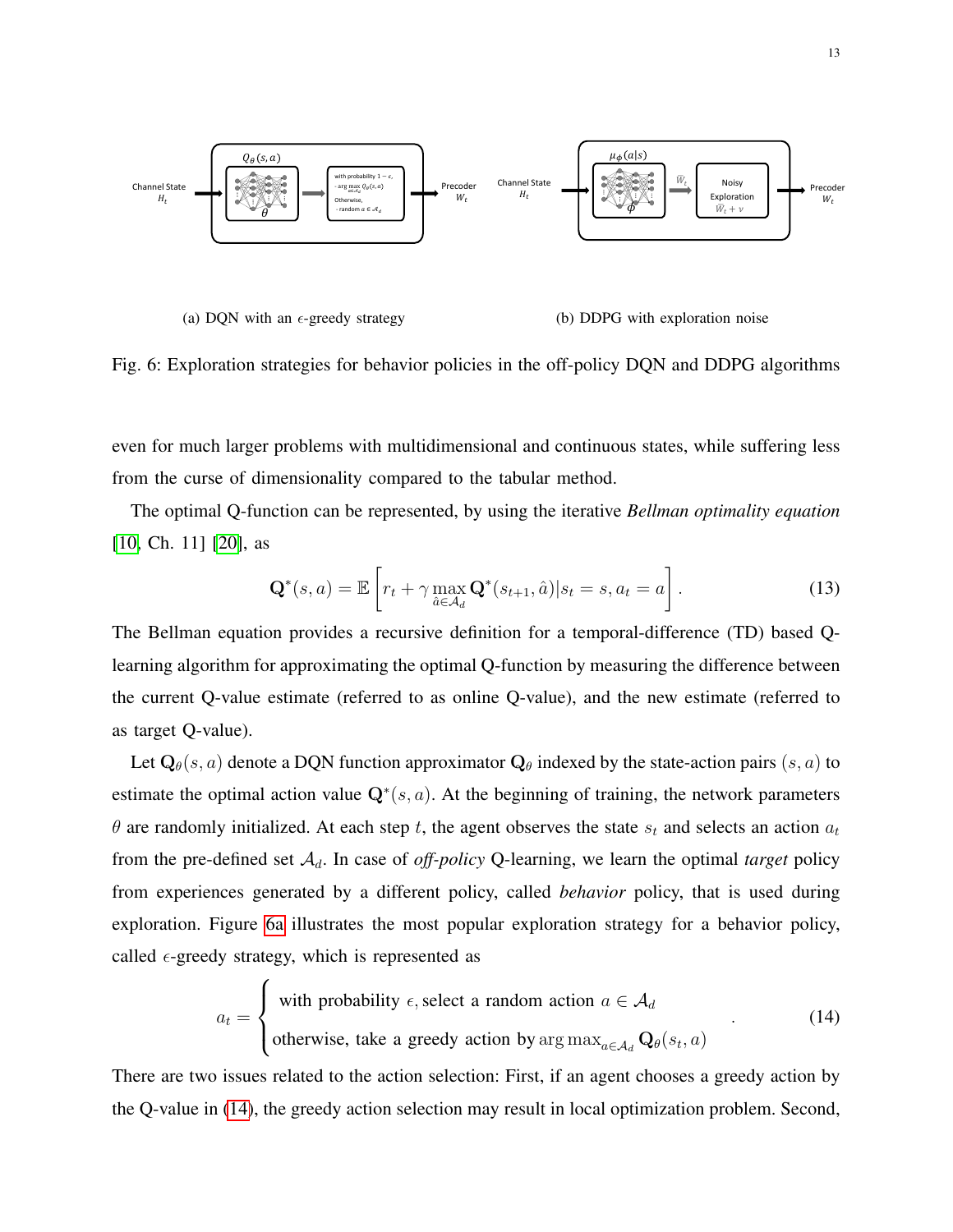this online selection involves an exploration-exploitation dilemma, which is a fundamental tradeoff between maximizing the expected immediate reward in the current step and achieving the greater total reward in the long run. Since exploration is costly due to the limited computational resources such as time and data, the  $\epsilon$ -greedy method with decaying  $\epsilon$  is applied to start with a high exploration rate and reduce it at each time step. In other words, at the early stage of learning, the agent wants to explore more to learn the best policy based on trial and error, improving the overall Q-value estimates at the cost of the short-term sacrifices, and gradually exploits more to produce the maximum total reward.

After each experience  $[s_t, a_t, r_t]$ , we can evaluate the online Q-value as

<span id="page-13-0"></span>
$$
\mathbf{Q}_{\theta}(s_t, a_t), \tag{15}
$$

and calculate a new target Q-value, denoted by  $Y_t^{\theta}$ , according to the Bellman equation in [\(13\)](#page-12-2), as follows:

<span id="page-13-1"></span>
$$
Y_t^{\theta} = r_t + \gamma \max_{\hat{a} \in \mathcal{A}_d} \mathbf{Q}_{\theta}(s_{t+1}, \hat{a}), \qquad (16)
$$

where the value on the current step is expressed via the value of greedy action on the next step.

Accordingly, the loss function is defined as the squared error between the two values

$$
L(\theta) = \frac{1}{2} \left| Y_t^{\theta} - \mathbf{Q}_{\theta}(s_t, a_t) \right|^2.
$$
 (17)

Then, DQN learns the optimal action value function  $\mathbf{Q}^*(s, a)$  by finding the optimal parameters θ through the loss minimization problem with respect to a loss function L(θ). A standard approach for the loss function optimization is the gradient descent algorithm. In practice, the true gradient decent is approximated by a procedure called stochastic gradient descent (SGD) to efficiently update the parameters.

The parameter update can be made by adjusting the parameters in the opposite direction of the gradient

$$
\theta \leftarrow \theta - \eta \nabla_{\theta} L(\theta), \tag{18}
$$

where  $\eta \in [0, 1]$  is a learning rate and  $\nabla_{\theta} L(\theta)$  denotes the gradient of the loss function with respect to the parameters.

The above update rule can be further expressed in the term of error between the current estimate in [\(15\)](#page-13-0) and the new estimate in [\(16\)](#page-13-1) as follows:

<span id="page-13-2"></span>
$$
\theta \leftarrow \theta + \eta \left( Y_t^{\theta} - \mathbf{Q}_{\theta}(s_t, a_t) \right) \nabla_{\theta} \mathbf{Q}_{\theta}(s, a), \tag{19}
$$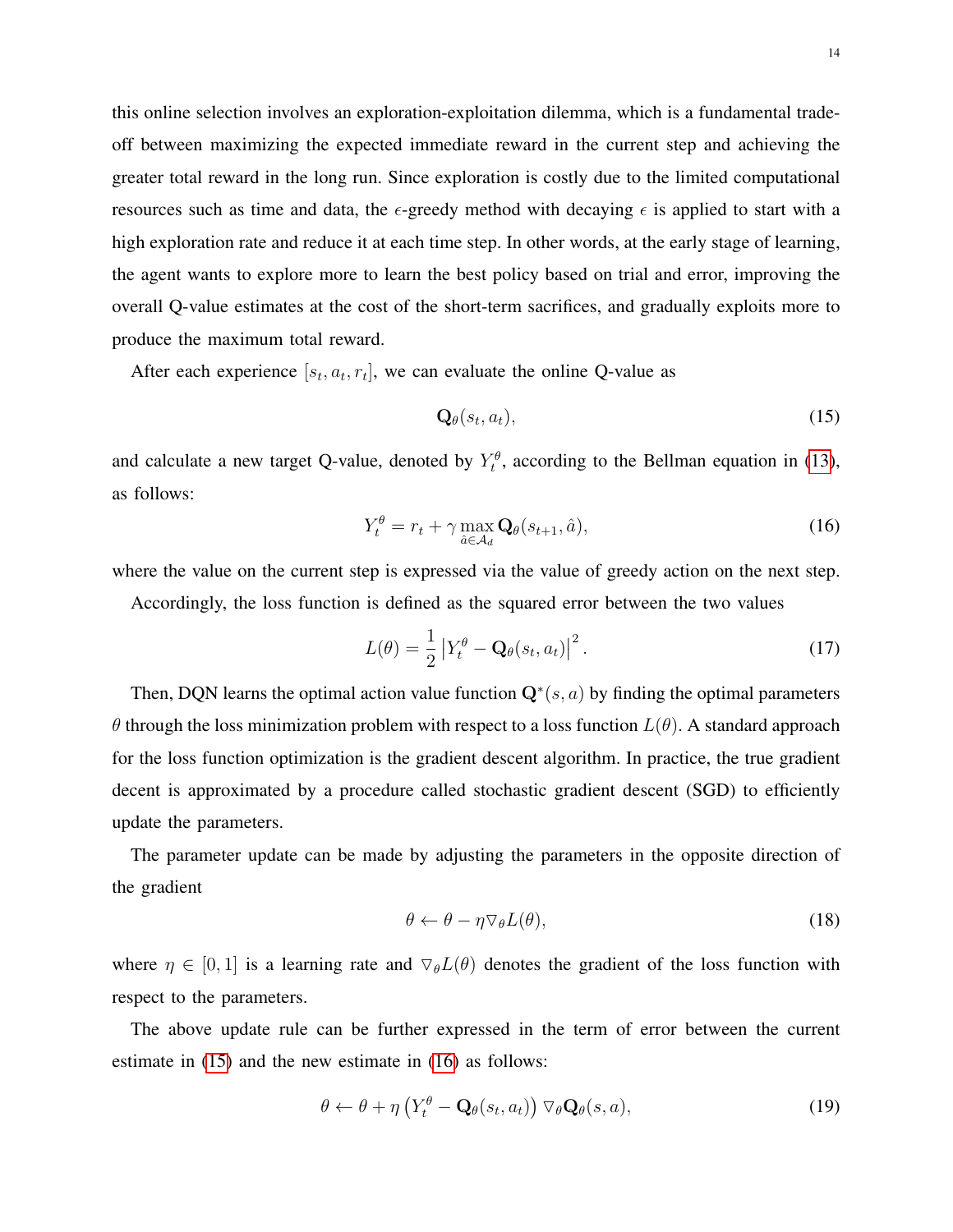In summary, the learned action-value function  $Q_{\theta}$  directly approximates the optimal actionvalue function  $Q^*$ , and, as shown in [\(12\)](#page-11-1), the optimal policy is to take the action that leads to the highest value in a given state. We also note that the off-policy DQN algorithm has an advantage of TD learning that allows the parameter update by adjusting from the current estimate to the more accurate estimate computed for each new experience  $[s_t, a_t, r_t]$ .

Throughout this paper, we have assumed to use the same Q-network to select and to evaluate an action in the computation of the target value in [\(16\)](#page-13-1), which can lead to an overestimation problem in Q-learning due to a high correlation between the target value and the parameters being updated by [\(19\)](#page-13-2). To handle this high correlation problem, we may utilize two separate Qnetworks in the action selection and evaluation for improved Q-learning. Specifically, the double DQN (DDQN) makes the update with the target value given by two separate Q-networks, namely, DQN network  $\mathbf{Q}_{\theta_1}$  and target network  $\mathbf{Q}_{\theta_2}$ , as follows [\[22\]](#page-29-9):

$$
Y_t^{\theta_1, \theta_2} = r_t + \gamma \mathbf{Q}_{\theta_2}(s_{t+1}, \arg \max_{\hat{a}} \mathbf{Q}_{\theta_1}(s_{t+1}, \hat{a})), \tag{20}
$$

where the DQN network  $Q_{\theta_1}$  is used in the action selection and the target network  $Q_{\theta_2}$  is used for the action evaluation.

As seen in the equations [\(12\)](#page-11-1) and [\(14\)](#page-12-1), the greedy action policy in the training and execution phase becomes computationally intractable with continuous action space, and thus Q-learning algorithm can only work with discrete action sets  $A_d$ . In the next section, we review policy-based RL algorithms that can be applied to continuous action spaces.

#### *B. Policy-based RL: DDPG*

A review of basic policy gradient algorithms [\[10\]](#page-28-9) is provided, followed by variants of the basic policy gradient algorithms that expand to deterministic policy gradient in [\[15\]](#page-29-2) and its deep learning version DDPG [\[14\]](#page-29-1). For readers with no prior background in the field, we will provide a brief essential background on DDPG (See [\[15\]](#page-29-2) and [\[14\]](#page-29-1) for additional details).

The basic idea behind stochastic policy gradient algorithms is to move policy  $\pi$  in the direction of the performance gradient. We consider a stochastic policy  $\pi_{\phi}(a|s = s_t)$  with parameters  $\phi$ . In stochastic policy gradient algorithms, the action  $a_t$  is sampled by the stochastic policy that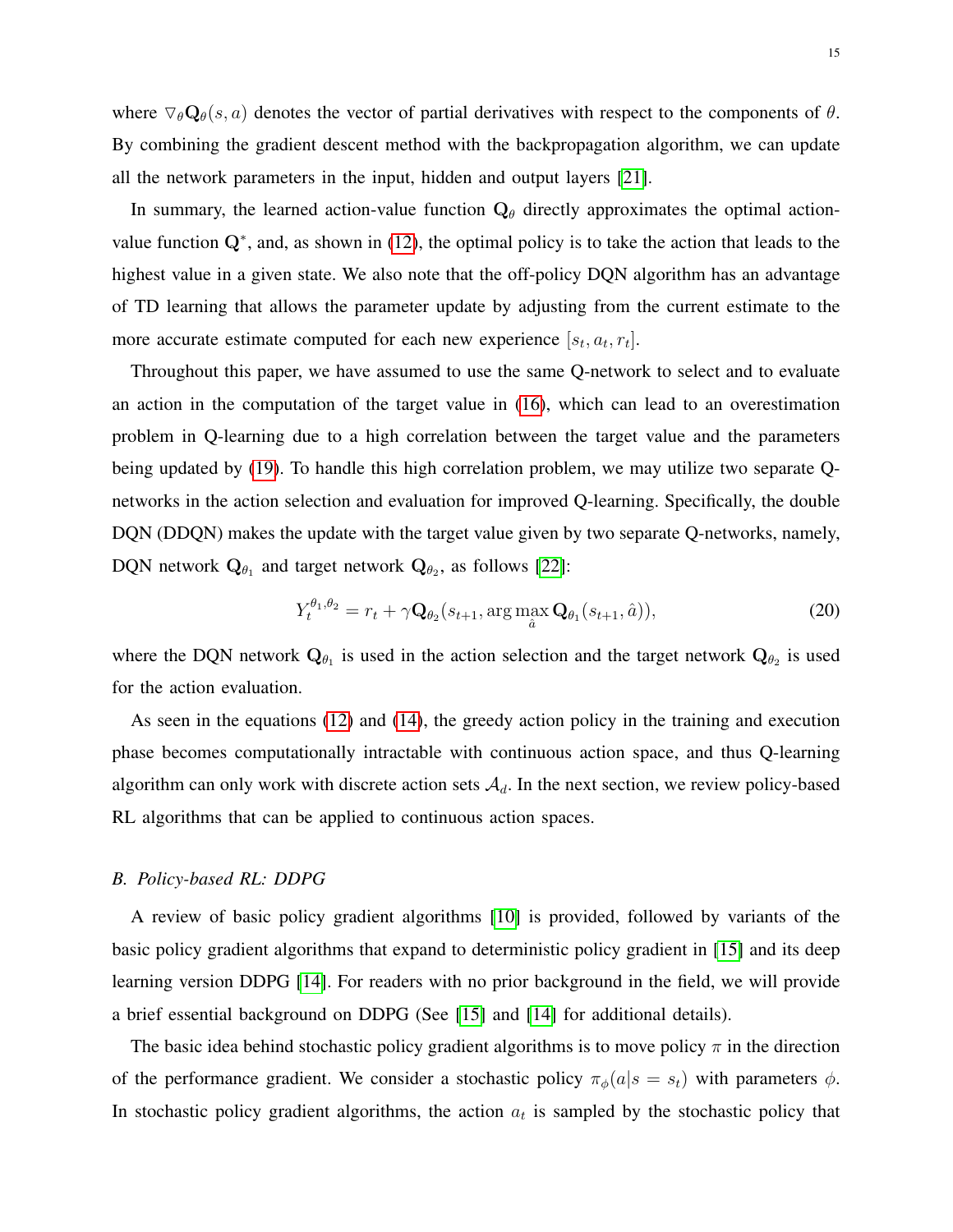determines the probability distribution  $\pi_{\phi}(a|s=s_t)$  of all possible actions a given a state  $s_t$ . We can optimize the policy  $\pi_{\phi}$  by adjusting the policy parameters  $\phi$  in the direction of the gradient of the expected reward

<span id="page-15-0"></span>
$$
J(\pi_{\phi}) = \mathbb{E}_{s, a \sim \pi_{\phi}} \left[ rw\left(s_t, a_t\right)\right].\tag{21}
$$

As opposed to gradient descent, the policy gradient algorithms work by updating policy parameters  $\phi$  via a gradient ascent on policy as follows:

$$
\phi \leftarrow \phi + \eta \nabla_{\phi} J(\pi_{\phi}), \tag{22}
$$

where  $\eta$  is a learning rate.

As can be seen in [\(21\)](#page-15-0), we need to compute the gradient  $\nabla_{\phi}J(\pi_{\phi})$  over the action distribution and the state distribution both dependent on  $\pi_{\phi}$ , which is a challenging problem. The policy gradient theorem simplifies this computation by using the expectation of the product of the action value and gradient of the logarithm of the policy  $\pi_{\phi}$  expressed as

<span id="page-15-1"></span>
$$
\nabla_{\phi} J(\pi_{\phi}) = \mathbb{E}_{s,a} \left[ \nabla_{\phi} \log \pi_{\phi}(a|s) \mathbf{Q}^{\pi}(s,a) \right]. \tag{23}
$$

By the policy gradient theorem, the policy gradient does not depend on the gradient of the state distribution of s. Several policy gradient algorithms are proposed based on the policy gradient theorem. One challenge for these policy gradient algorithms is to find the true action-value function  $\mathbf{Q}^{\pi}(s, a)$  in [\(23\)](#page-15-1). A vanilla policy gradient method can be applied to estimate the true action-value function  $\mathbf{Q}^{\pi}(s, a)$  by using a sample return  $R_{t:T} = \sum_{k=t}^{T} \gamma^{k-t} r_t$ . The update rule based on the sample estimate  $R_{t:T}$  is given by

$$
\phi \leftarrow \phi + \eta \nabla_{\phi} \log \pi_{\phi} (a_t | s_t) R_{t:T}.
$$
\n(24)

Although this method provides an unbiased gradient estimate, the vanilla policy gradient method suffers from high variance of gradient estimates due to the randomness of Monte-Carlo estimation  $R_{t:T}$ .

To reduce the variance of the gradient estimator, an actor-critic method was introduced. It approximates  $\mathbf{Q}^{\pi}(s, a)$  in [\(23\)](#page-15-1) by a trained critic function  $\mathbf{Q}_{\vartheta}$  with a parameter  $\vartheta$ , resulting in the gradient

<span id="page-15-2"></span>
$$
\nabla_{\phi} J(\pi_{\phi}) = \mathbb{E}_{s,a} \left[ \nabla_{\phi} \log \pi_{\phi}(a|s) \mathbf{Q}_{\theta}(s, a) \right],
$$
\n(25)

where the substitution of the true function  $Q^{\pi}$  by the function approximator  $Q_{\vartheta}$  may introduce bias in the estimation as a penalty for the variance reduction.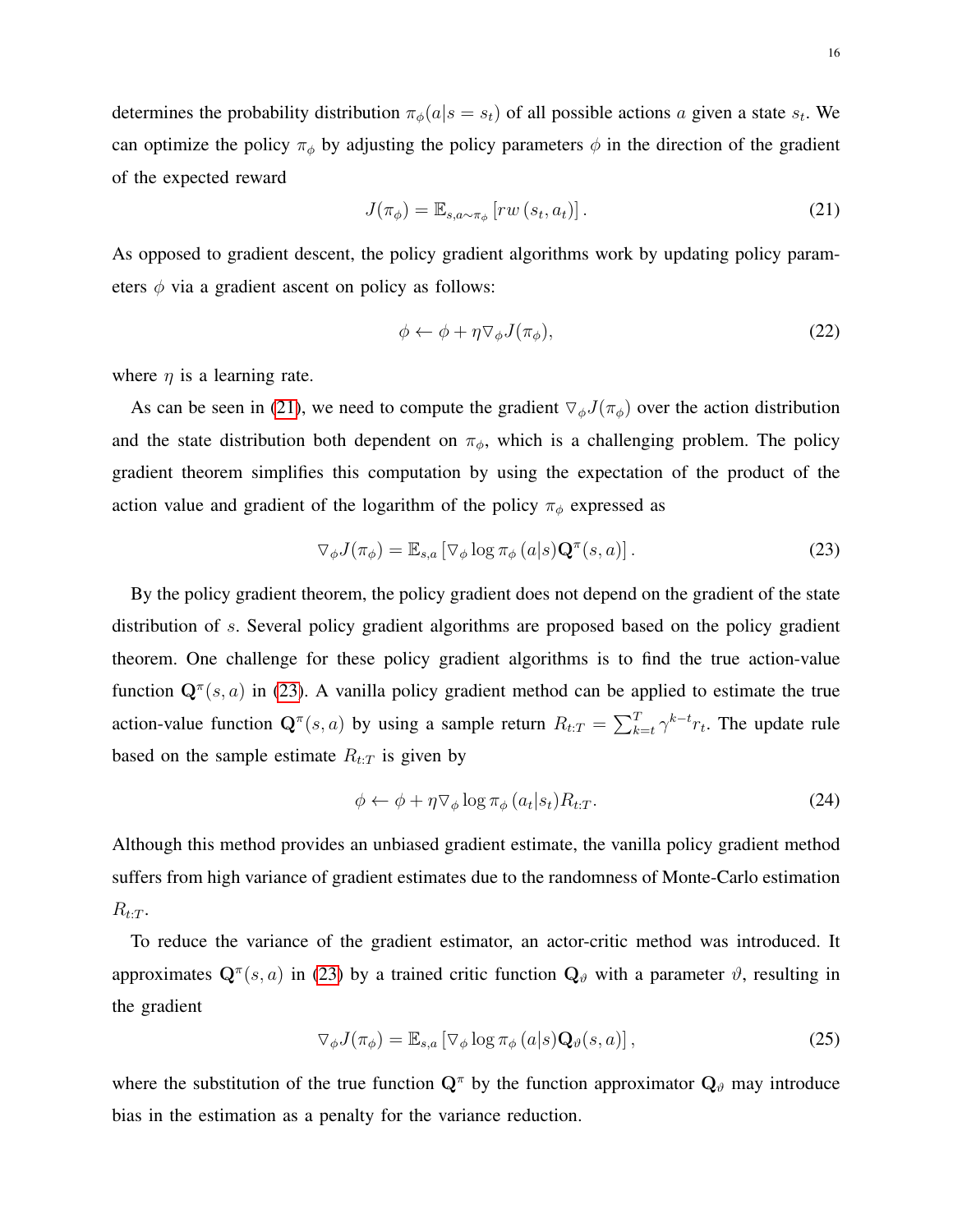We note that all the stochastic policy gradient algorithms described above in [\(23\)](#page-15-1) to [\(25\)](#page-15-2) are computationally expensive to implement for high dimensional, continuous action spaces because the gradient needs to be estimated over the entire state and action space.

Deterministic policy gradient (DPG) algorithms extend the actor-critic idea from discrete to the continuous action space [\[15\]](#page-29-2). As a deep variant of DPG, DDPG combines DPG with DQN in an actor-critic setting, that can operate in continuous action spaces [\[14\]](#page-29-1). DDPG consists of two deep neural networks: actor network  $\mu_{\phi}$  parametrized by  $\phi$  for approximating a deterministic policy and critic network  $\mathbf{Q}_{\vartheta}$  parametrized by  $\vartheta$  for estimating the action-value function. DDPG algorithm uses the critic  $Q_{\theta}(s, a)$  to estimate the optimal action-value function and updates the actor  $\mu_{\phi}(s)$  in the direction of the gradient of  $Q_{\theta}(s, \mu_{\phi}(s))$ , which is given by

<span id="page-16-1"></span>
$$
\nabla_{\phi} J(\mu_{\phi}) = \mathbb{E}_{s} \left[ \nabla_{\phi} \mathbf{Q}_{\theta}(s, a) |_{a = \mu_{\phi}(s)} \right]. \tag{26}
$$

Applying the chain rule to [\(26\)](#page-16-1), we have

$$
\nabla_{\phi} J(\mu_{\phi}) = \mathbb{E}_{s} \left[ \nabla_{\phi} \mu_{\phi}(s) \nabla_{a} \mathbf{Q}_{\theta}(s, a) \big|_{a = \mu_{\phi}(s)} \right],
$$
\n(27)

where  $\nabla_{\phi}\mu_{\phi}(s)$  denotes the gradient of  $\mu_{\phi}$  with respect to the parameters  $\phi$  and  $\nabla_{a}\mathbf{Q}_{\theta}(s, a)$  is the gradient of  $\mathbf{Q}_{\vartheta}$  with respect to the action a.

Finally, for each experience at time step t, we can update the parameters  $\phi$  via a stochastic gradient ascent

$$
\phi \leftarrow \phi + \eta \nabla_{\phi} \mu_{\phi}(s)|_{s=s_t} \nabla_a \mathbf{Q}_{\theta}(s, a)|_{s=s_t, a=\mu_{\phi}(s_t)}.
$$
\n(28)

Even though we use a deterministic policy  $a = \mu_{\phi}(s)$  that always yields the same action for the same state, a stochastic policy is desirable for exploration in the learning phase. Fortunately, as the DDPG is an off-policy algorithm, we can treat the exploration problem independently in the algorithm. For exploration, DDPG uses a stochastic behavior policy to select actions, as will be described in Section [IV.](#page-16-0) In summary, the DDPG is a model-free off-policy actor-critic algorithm that learns the critic  $Q_{\vartheta}$  directly using the experience samples generated by a stochastic behavior policy and also learns about the target policy  $\mu_{\phi}$  directly from the value function  $\mathbf{Q}_{\vartheta}$ .

## <span id="page-16-0"></span>IV. DEEP RL-BASED PRECODING FRAMEWORK: OPTIMALITY AND ROBUSTNESS

In this section, we present a DRL-based precoding framework for MIMO precoding problems described in Section [II](#page-5-0) and investigate the learning performance of the proposed approach in terms of BER performance, compared to conventional precoding solutions. In the proposed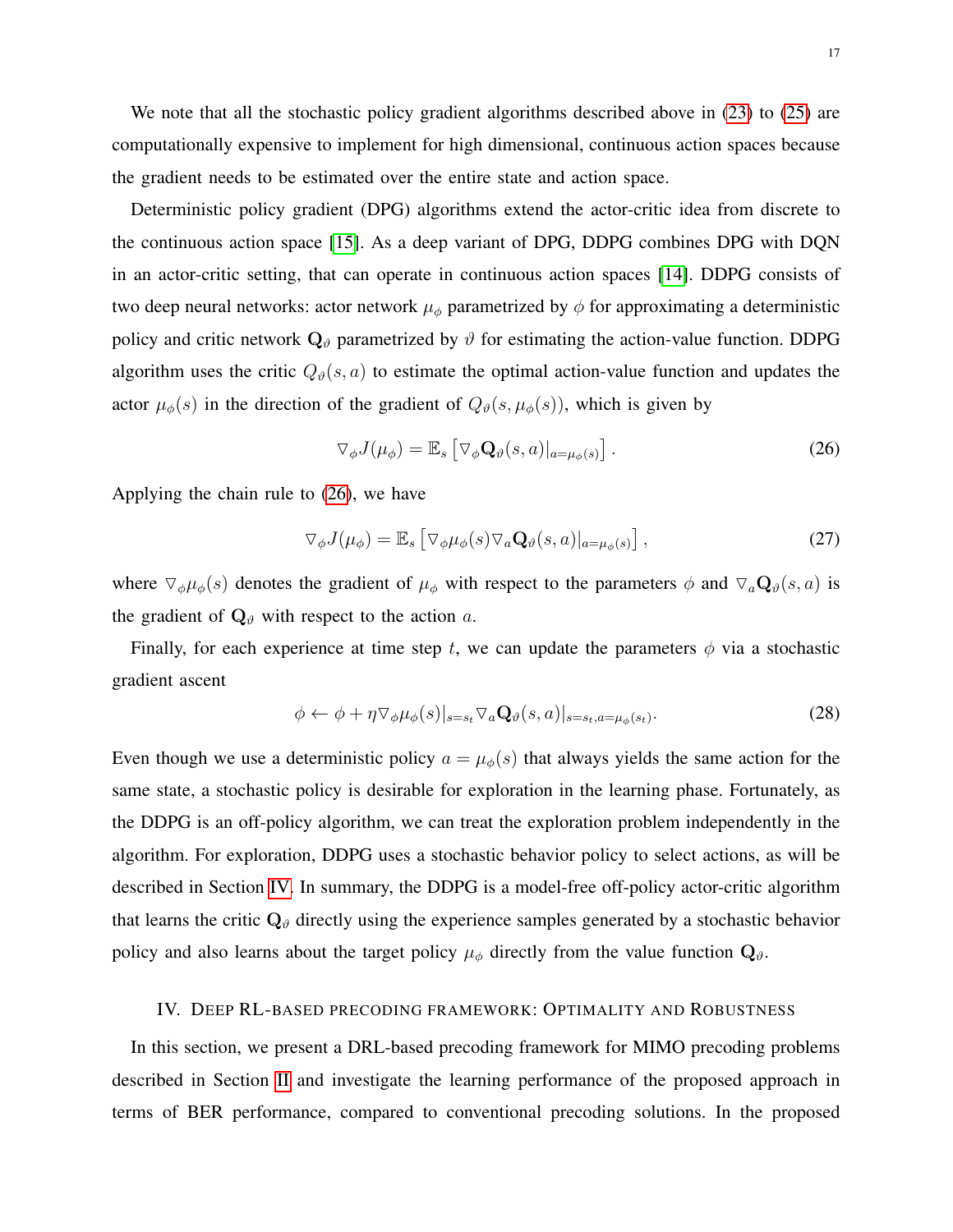precoding framework, the RL agent interacts with an environment of MIMO system and channel by observing channel states, choosing precoders, getting BER performance over time steps. Through such interactions, the agent aims to learn a precoder policy that minimizes the BER performance. To this end, we develop the RL agent with DQN and DDPG that can find an optimal precoding policy in codebook-based and non-codebook based precoding systems, respectively. In order to demonstrate the optimality and robustness of proposed precoding framework, we explicitly consider two MIMO environments: *Environment I*, for which the optimal solution can be obtained by analytical approach, and *Environment II*, for which the optimal solution is not known. The following assumptions are made about MIMO systems and channel models in the two environments:

- Environment I : a simple toy environment for which an optimal precoding vector is known. The toy environment consists of a MIMO-OFDM system with wideband precoding application and a flat-fading MIMO channel model. This toy scenario will be used to demonstrate the optimality of deep RL-based precoding framework.
- Environment II : a realistic reference environment for which no optimal solution is known. The reference environment consists of a MIMO-OFDM system with subband precoding application and a frequency-selective MIMO channel model, which is representative of MIMO precoding applications in real-world deployments. To simulate over frequencyselective fading, we use a simple tap-delay-line channel model with two equal power taps and 400 ns tap spacing, i.e., the channel power profile [0, 0] dB with the tap delays [0, 400] ns. The channel model is chosen for easy learning and reproducibility in evaluating the proposed deep RL framework and conventional approaches. This reference scenario is used to demonstrate the robustness of deep RL-based precoding framework.

For both environments, we assume that the channel follows a block-fading model, where the channel matrix on each subcarrier stays constant during a TTI but varies randomly from TTI to TTI. Under such block-fading model, as illustrated in Fig. [3,](#page-6-0) only one of 14 OFDM symbols at each TTI is needed for transmitting the pilot signals to obtain an environmental state information. We note that in general RL problems modeled as MDP, the next state of the environment is determined as a function of the current state and the action taken by the agent. This implies that the agent will have to take into account the next state alongside the immediate reward when deciding which action to take. However, in our MIMO environment the next state is decided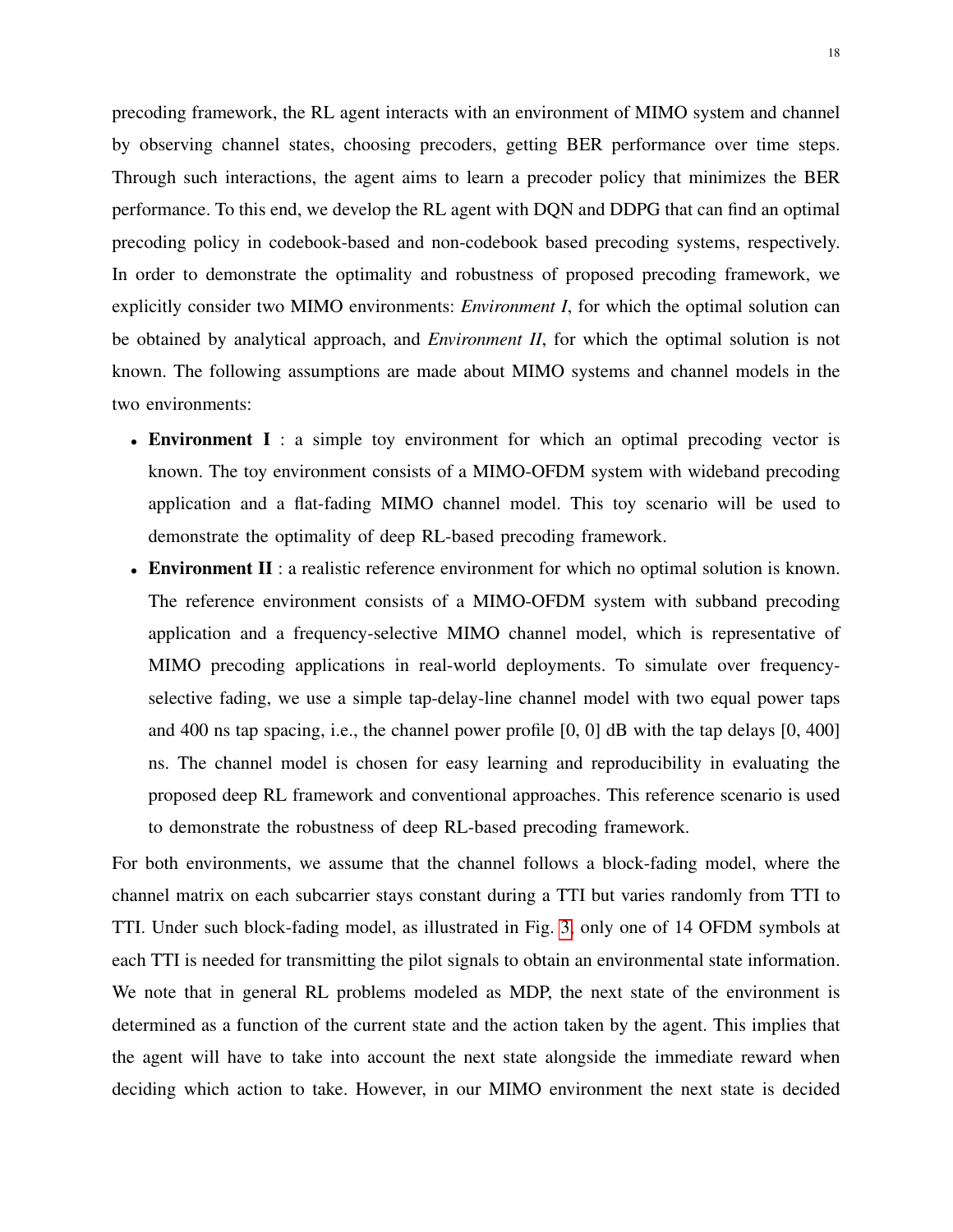by a given channel model that only depends on the current state regardless of the action taken. Since the agent's actions do not influence future states of the MIMO environment, the MIMO precoding problem can be regarded as a contextual bandit problem in which the agent's aim is to maximize an immediate reward at each time step. In other words, the goal of the DQN and DDPG agent is to choose a precoder w from the pre-defined precoder space based on the channel matrices on the pilot channels that minimizes the immediate BER performance in [\(7\)](#page-8-0).

It is also worthy to note that while the precoder selection problem in Environment I can be easily solved by using an analytical solution under full knowledge of the underlying MIMO system and channel model, the task is a challenge for the RL agent due to two main reasons: First, the agent should learn the policy of choosing the best precoder solely based on the feedback of rewards without any knowledge on the underlying system and channel model. Second, finding an optimal policy in RL tasks with multidimensional continuous action spaces is known to be very difficult.

Generalization is an important problem in the action space design. The generalization over action spaces means that similar actions in similar states tend to have similar action values, which further imply that nearby states can have similar optimal actions. In the DQN, the action space will also play an important role in learning. We can formulate the action set design through a quantization process. That is, the action set can be obtained by quantizing the optimal action space under target environments. By assuming spatially-uncorrelated i.i.d. Rayleigh fading matrix channel model, the action set with the desired characteristics of quantization can be obtained by using a Grassmannian codebook proposed in [\[23\]](#page-29-10). In this paper, we utilize the Grassmannian codebook with size  $N = 64$  for codebook-based precoding.

# *A. Optimality in Environment I*

In order to demonstrate the optimality of DRL-based precoding framework, we consider Environment I. We first provide the optimal solutions to codebook-based and non-codebook based precoding designs under Environment I and then describe how the DQN and DDPG algorithms can be applied for solving the same problems. We provide the simulation results to demonstrate that the DQN and DDPG-based agents can learn the near-optimal policies under Environment I.

Under the assumption of the underlying wideband precoding MIMO system and flat-fading MIMO channel model in Environment I, the environmental state of MIMO channel can be fully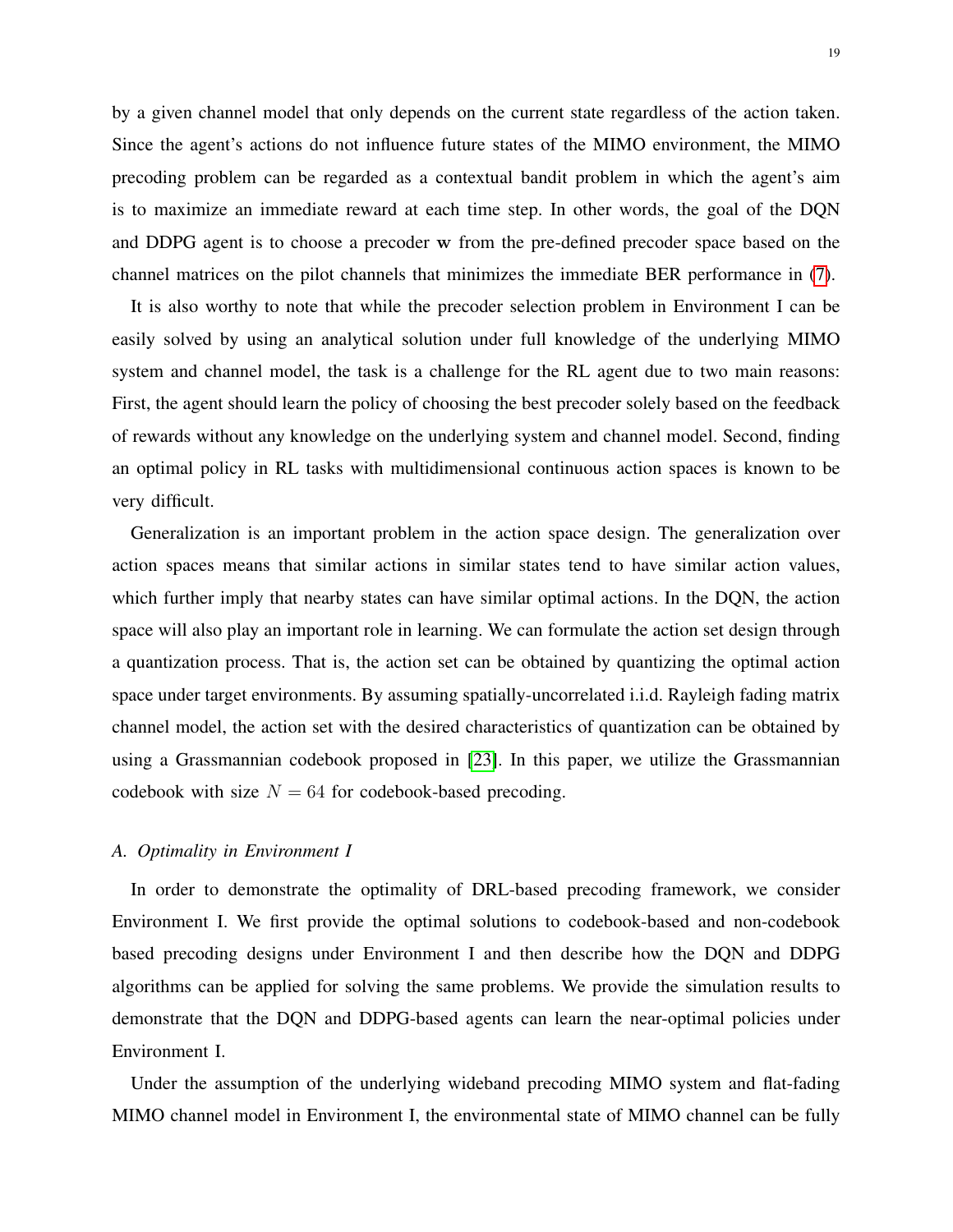captured by a channel matrix, denoted by  $H_t$ , on the single pilot signal in the reverse link at TTI  $t$ . In this case, the BER minimization problem in [\(7\)](#page-8-0) is reduced to a maximization problem of effective channel gain given by

$$
g_t = |\mathbf{w}^\dagger \mathbf{H}_t^\dagger \mathbf{H}_t \mathbf{w}|. \tag{29}
$$

As a result, in codebook-based MIMO precoding, the best precoder can be found by the following exhaustive search

<span id="page-19-0"></span>
$$
\mathbf{w}_d^{\text{opt}} = \underset{\mathbf{W} \in \mathcal{A}_d}{\arg \max} |\mathbf{w}^\dagger \mathbf{H}_t^\dagger \mathbf{H}_t \mathbf{w}|,\tag{30}
$$

where the discrete finite action space  $A_d$  is given by the codebook.

Similarly, the optimal precoder in non-codebook based MIMO precoding mode is given by the following maximization problem

<span id="page-19-1"></span>
$$
\mathbf{w}_c^{\text{opt}} = \underset{\mathbf{W} \in \mathcal{A}_c}{\arg \max} |\mathbf{w}^\dagger \mathbf{H}_t^\dagger \mathbf{H}_t \mathbf{w}|,\tag{31}
$$

where the continuous action space  $\mathcal{A}_c$  corresponds to the surface of the unit sphere in  $\mathbb{C}^{n_{tx}}$  under the total power constraint described in Section [II,](#page-5-0) i.e.,  $A_c = \{ \mathbf{w} | \mathbf{w} \in \mathbb{C}^{n_{tx}} s.t. ||\mathbf{w}||^2 = 1 \}$ , and the optimal solution  $w_k^{\text{opt}}$  $\mathcal{E}_k^{\text{opt}}$  is known to be given by the singular value decomposition (SVD) of  $\mathbf{H}_t.$ 

The two optimal solutions in [\(30\)](#page-19-0) and in [\(31\)](#page-19-1) provide a strict lowerbound to the BER performance that can be achieved by the deep RL methods in codebook-based and non-codebook based MIMO precoding systems. The two lower-bounds will be referred to as "*lower-bound to DQN*" and "*lower-bound to DDPG*", respectively.

*1) Codebook-based precoding.:* We first elaborate on the application of DQN for estimating the state-action value function for each discrete precoder w in a codebook  $A_d$  through interactions with environments of the codebook-based MIMO system. As shown in Fig. [5,](#page-11-0) the DQN  $Q_{\theta}$  takes channel state s as input and produces a distinct output for each action a or precoder  $w \in A_d$ . As the state of a MIMO system is represented by a single channel matrix  $H_t$ , the channel state  $s_t$  at TTI t is given by a vector of size  $2n_{tx}n_{rx}$  filled with the entries of  $H_t$  as follows:

<span id="page-19-2"></span>
$$
s_t = o(\mathbf{H}_t) = \left[ \text{vec}(\Re[\mathbf{H}_t])^T, \text{vec}(\Im[\mathbf{H}_t])^T \right]^T, \tag{32}
$$

where  $(\cdot)^T$  indicates the matrix transpose, vec $(\cdot)$  denotes the vectorization operator, while  $\Re[\cdot]$ and  $\Im[\cdot]$  denote the real and imaginary parts of a complex-valued argument.

At each time step t, the DQN agent observes a context vector  $s_t$  given by [\(32\)](#page-19-2) and chooses a precoder  $w_t$  from the pre-defined codebook  $A_d$  according to the  $\epsilon$ -greedy strategy in [\(14\)](#page-12-1) to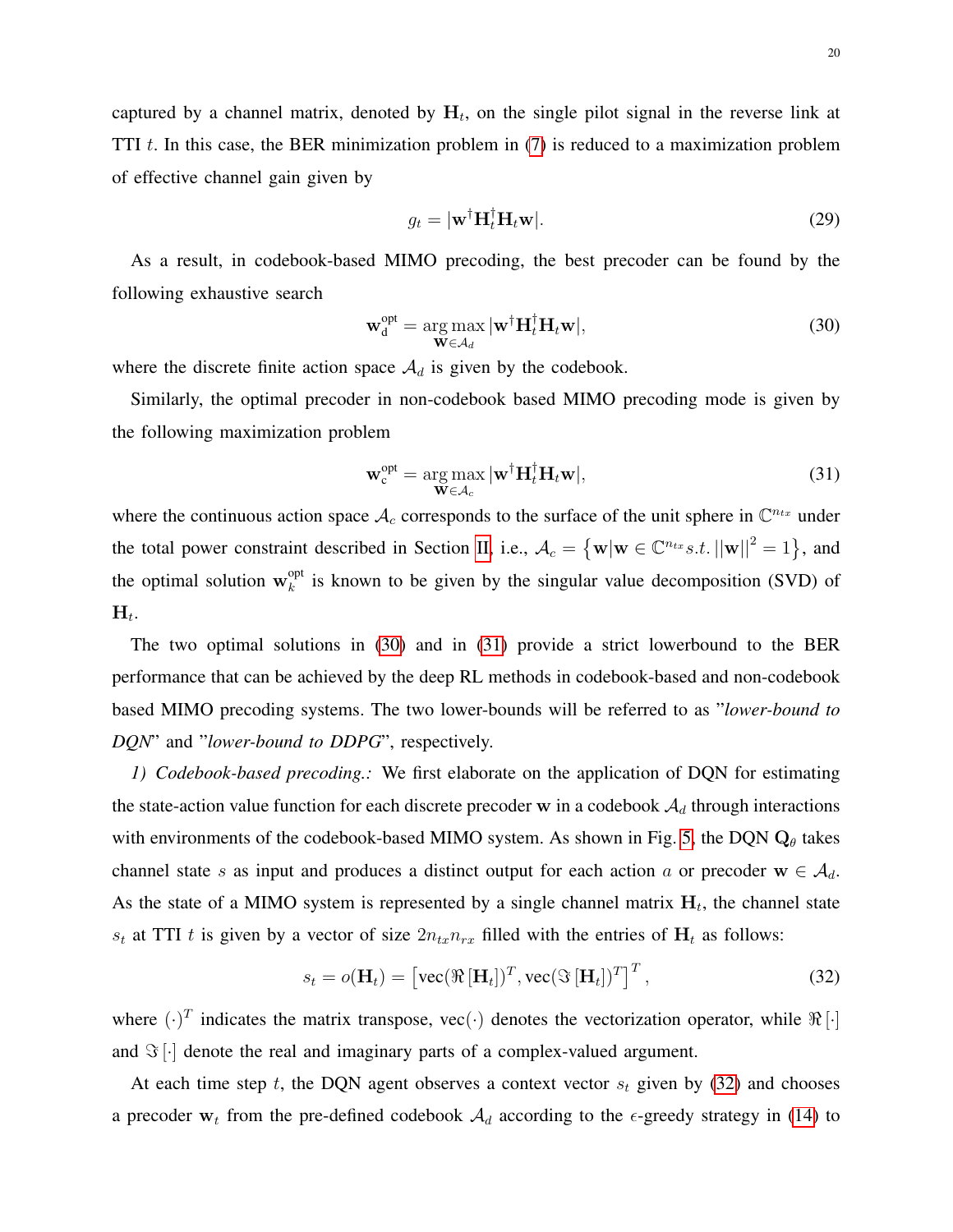serve the MIMO system. After each time step, the agent receives a feedback of the experimental BER, in return for the action taken. Under the wideband precoding assumption, the experimental BER is obtained by

<span id="page-20-0"></span>
$$
BER_t^{\exp}(\mathbf{w}_t|\mathbf{H}_t) = \frac{\sum_{i=1}^{n_{RE}} \sum_{m=1}^{\log_2 M} \mathbb{1}(b_i^m \neq \hat{b}_i^m)}{n_{RE} \log_2 M},
$$
(33)

where  $n_{RE}$  is the total number of data REs used at each TTI and  $\hat{b}_i^m$  denotes the hard decision of  $b_i^m$  at the receiver and  $\mathbb{1}(C)$  is an indicator that yields 1 if C is true and 0 if it is false.

Since the experimental BER performance in [\(33\)](#page-20-0) represents the value of precoder  $w_t$  in the channel state  $s_t$  given by  $H_t$  in [\(32\)](#page-19-2), we can define the reward by the experimental BER performance. In particular, we use the following stochastic reward function

$$
r_t = \log_2\left(1 - \text{BER}_t^{\text{exp}}(\mathbf{w}_t|\mathbf{H}_t)\right) + 0.5,\tag{34}
$$

where the logarithmic transformation of the bit-success rate  $(1 - BER_t^{exp}(\mathbf{w}_t|\mathbf{H}_t))$  and a shift of 0.5 are applied to produce the reward in the range of  $[-0.5, 0.5]$ .

From the experience over the time steps, the agent learns about how the states  $s_t$  and actions  $a_t$  relate to each other so that the agent can predict the best precoder by observing the new state at the next step. In summary, a pseudo-code of the DQN algorithm with an  $\epsilon$ -greedy strategy is presented in Algorithm [1.](#page-21-0)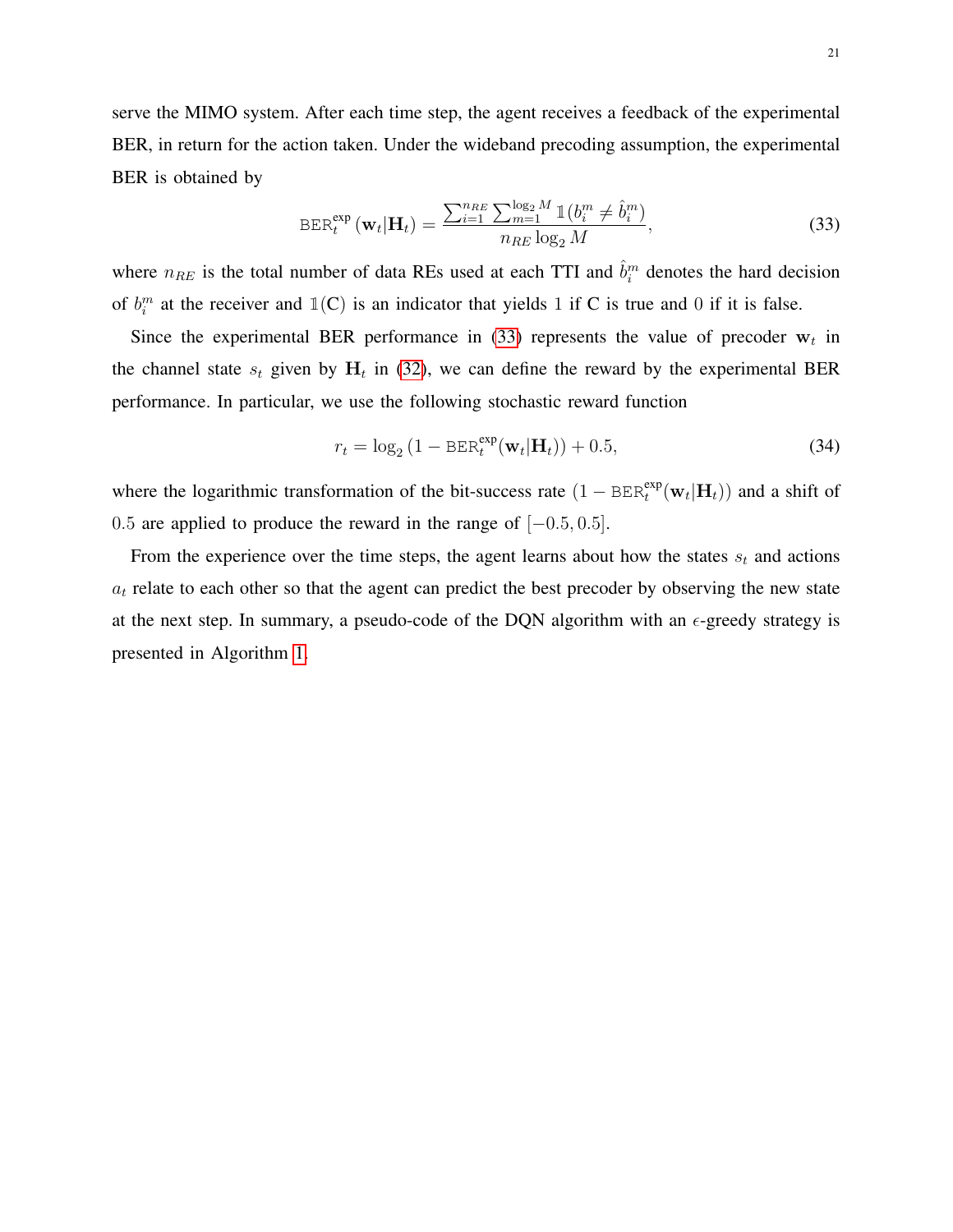<span id="page-21-0"></span>1: Initialize action-value network  $Q_\theta$  with random parameters  $\theta \rightarrow \theta$  using Xavier scheme [\[24\]](#page-29-11) 2:  $\epsilon \leftarrow 1$ 3: for episode  $ep=1$ , E do 4: Initialize the initial state  $s_0$  of sequence according to the channel model 5: for time step  $t=0$ ,  $T-1$  do 6: Choose an action  $w_t =$  $\sqrt{ }$  $\int$  $\overline{\mathcal{L}}$ with probability  $\epsilon$ , select a random action from  $\mathcal{A}_d$ otherwise, take a greedy action by  $\arg \max_{a \in A_d} \mathbf{Q}_{\theta}(s_t = o(\mathbf{H}_t), a)$ 7: Execute action  $w_t$  in environment and observe BER<sup>exp</sup> to get reward  $r_t$  =  $\log_2(1 - \text{BER}_t^{\text{exp}}) + 0.5$ 8: Observe the next state  $s_{t+1} = o(\mathbf{H}_{t+1})$  according to the channel model 9: Compute the loss function  $L(\theta)$  w.r.t target value  $Y_t^{\theta}$  and on-line value  $Q_{\theta}(s_t, w_t)$ 10: Compute the gradient vector  $\nabla_{\theta} L(\theta)$  on the experience  $[s_t, \mathbf{w}_t, r_t, s_{t+1}]$ 11: Perform a gradient descent update w.r.t.  $\theta$  as  $\theta \leftarrow \theta - \eta \nabla_{\theta} L(\theta)$ 12: end for 13:  $\epsilon \leftarrow \frac{1}{\text{ep*5}}$ 14: end for

Finally, the trained DQN can be used to choose the precoder by using the following arg-max operation

$$
\mathbf{w}_d^{\text{dqn}} = \underset{\mathbf{W} \in \mathcal{A}_d}{\arg \max} \mathbf{Q}_\theta(s, a = \mathbf{w}). \tag{35}
$$

*2) Non-codebook-based precoding.:* As noted above, the DQN cannot be applied the noncodebook based precoding problem because the arg-max operation in infinite action space becomes intractable. DDPG inherently provides an ability to learn an optimal precoding policy in the non-codebook based precoding mode. As described in Section [III,](#page-9-0) DDPG concurrently learns a Q-function by the critic network  $\mathbf{Q}_{\theta}(s, a)$  and a policy by the actor network  $\mu_{\phi}(s)$ . Figure [7](#page-22-0) illustrates the actor and critic networks of DDPG function approximator, where the actor takes state  $s$  as input and provides a deterministic precoder  $a$  (or w) in the continuous precoder space, and the critic takes not only state s but also action  $a$  as input and provides an action value of the given input as output. Note that unlike the DQN  $Q_{\theta}(s, a)$  illustrated in Fig. [5](#page-11-0) that takes only the state as input, the critic  $Q_{\theta}(s, a)$  becomes able to deal with continuous action space by taking both action and state as input.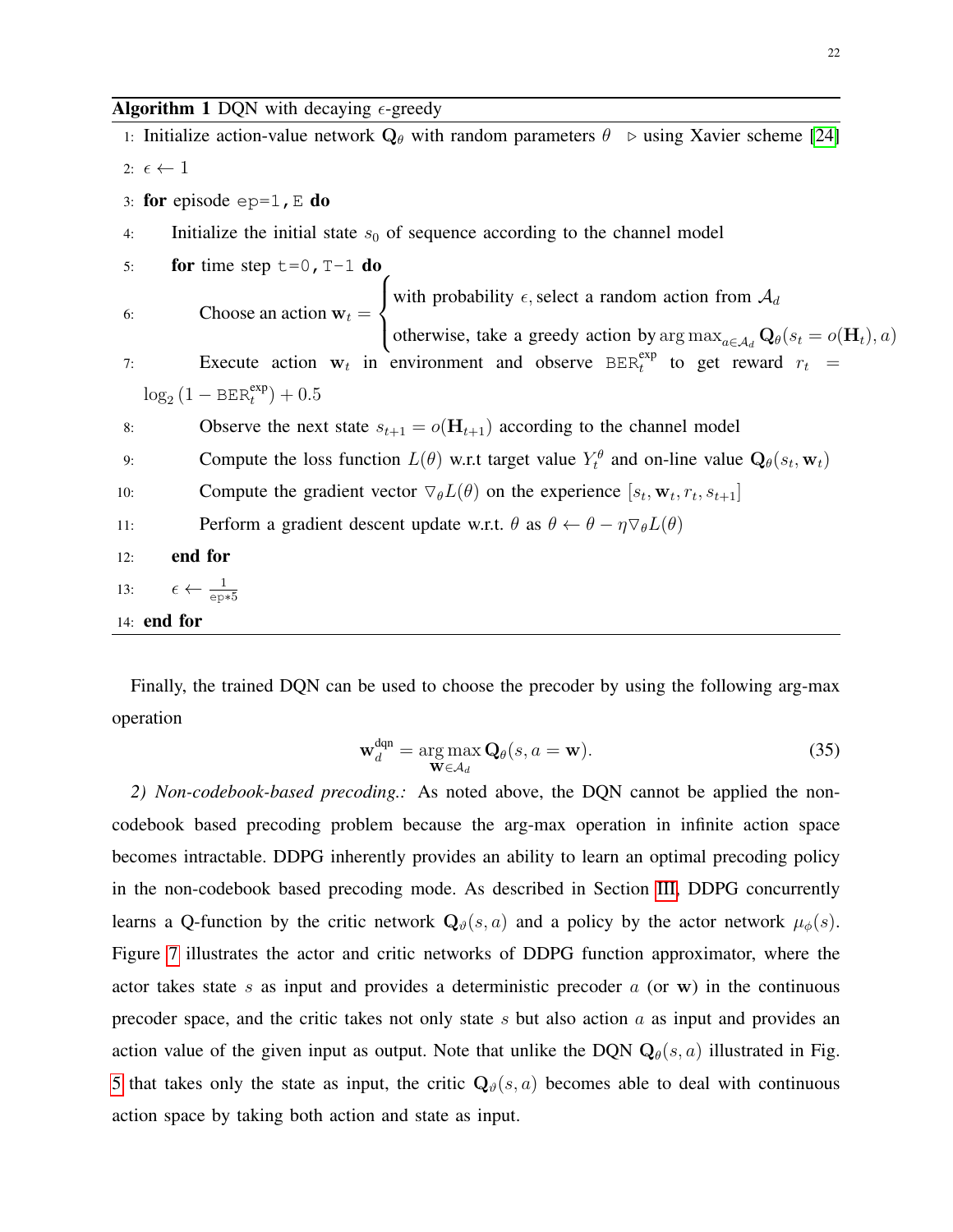<span id="page-22-0"></span>

Fig. 7: A schematic illustration of the policy-based DDPG that can be used for solving the noncodebook-based precoding problem in the proposed precoding framework, assuming a continuous action space  $A_c$ .

The critic  $\mathbf{Q}_{\theta}(s, a)$  is trained with the Q-learning in the same way as the DQN described in Section [III](#page-9-0) except the estimation of the target value, which is given by

$$
Y_t^{\vartheta} = r_t + \gamma \mathbf{Q}_{\theta}(s_{t+1}, \mu_{\phi}(s_{t+1})), \tag{36}
$$

where compared to the DQN that assumes a greedy action on the next step in the evaluation of the target value, as shown in [\(16\)](#page-13-1), the Q-value at the next state is evaluated by assuming the deterministic action  $a = \mu_{\phi}(s_{t+1})$ .

In the mean time, the actor network  $\mu_{\phi}(s)$  is trained by utilizing the gradient of the critic  $\mathbf{Q}_{\vartheta}(s, a)$  with respect to action as follows:

$$
\nabla_{\phi} J(\mu_{\phi}) = \nabla_{\phi} \mu_{\phi}(s)|_{s=s_t} \nabla_a \mathbf{Q}_{\theta}(s, a)|_{s=s_t, a=\mu_{\phi}(s_t)}.
$$
\n(37)

To ensure exploration during the training phase, the DRL algorithms define stochastic behavior policies in the training phase. Figure [6](#page-12-0) compares different strategies for solving the exploration problems in the off-policy DQN and DDPG algorithms. As shown in Algorithm [1,](#page-21-0) the DQN algorithm uses an  $\epsilon$ -greedy strategy in a discrete action space by selecting a random action with a certain probability. In order to perform exploration in continuous action spaces, DDPG perturbs the action chosen by the deterministic policy by adding a noise vector, e.g.,

$$
a = \mu_{\phi}(s) + \nu,\tag{38}
$$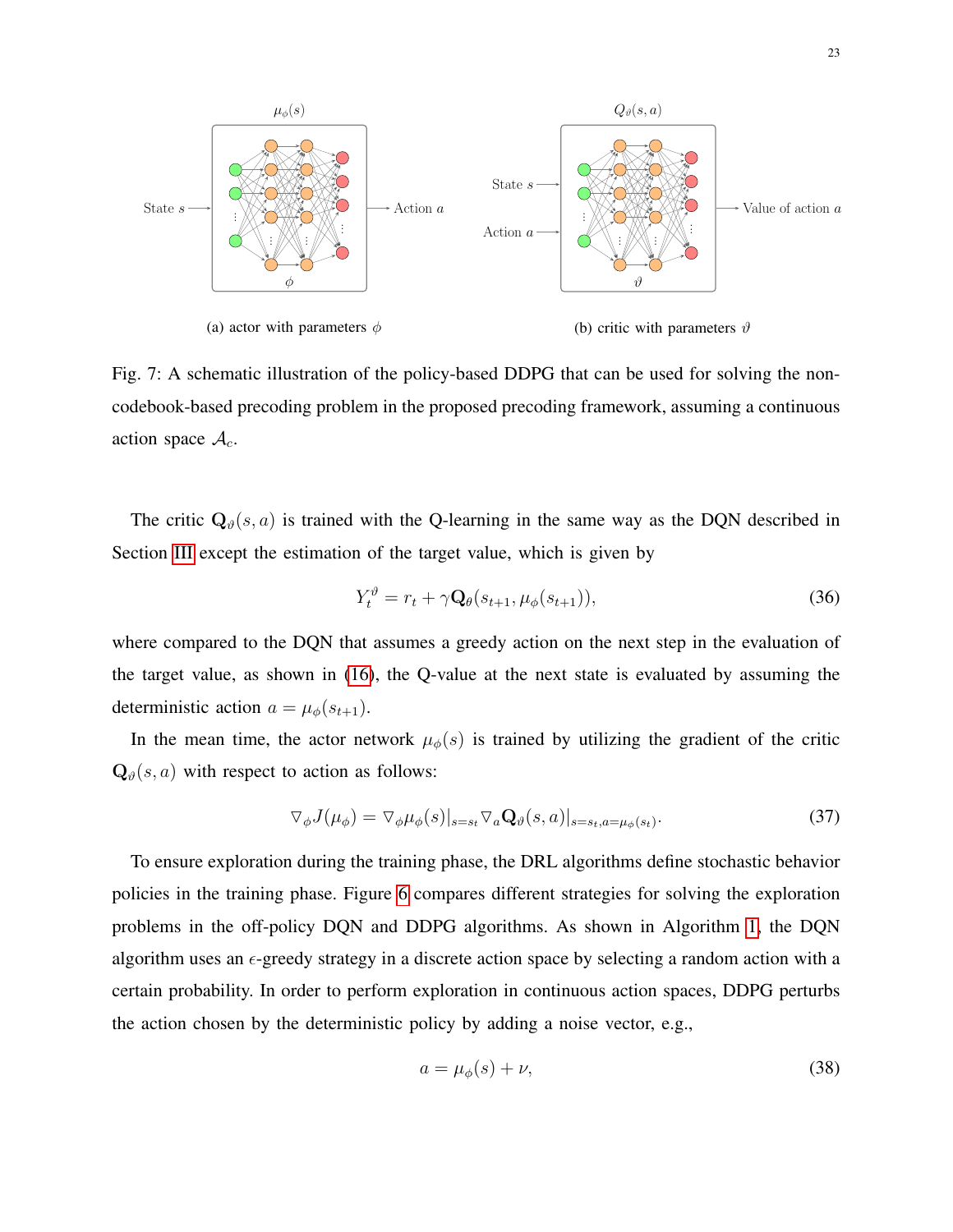where  $\nu \in \mathbb{R}^{2n_{tx}}$  (or  $\nu \in \mathbb{C}^{n_{tx}}$ ) is an additive white Gaussian noise (AWGN) vector whose elements are independent identically distributed (i.i.d.) complex-valued Gaussians with zero mean and variance  $\sigma_p^2$ .

Based on the deterministic gradient, the DDPG can solve complex tasks with high-dimensional continuous action spaces. A pseudo-code of the DDPG application to the non-codebook based precoding design is presented in Algorithm [2.](#page-23-0)

# <span id="page-23-0"></span>Algorithm 2 DDPG

|     | 1: Initialize actor network $\mu_{\phi}(s)$ and critic network $\mathbf{Q}_{\theta}(s, a)$ with random parameters $\phi$ and $\theta$                           |
|-----|-----------------------------------------------------------------------------------------------------------------------------------------------------------------|
|     | $\triangleright$ using Xavier scheme [24]                                                                                                                       |
|     | 2: $\epsilon \leftarrow 1$                                                                                                                                      |
|     | 3: for episode $ep=1$ , E do                                                                                                                                    |
| 4:  | Initialize the initial state $s_0$ of sequence according to the channel model                                                                                   |
| 5:  | for time step $t=0$ , T-1 do                                                                                                                                    |
| 6:  | Choose an action $a_t = \mu_{\phi}(s_t = o(\mathbf{H}_t)) + \nu$ with exploration noise $\nu$                                                                   |
| 7:  | Execute action $a_t$ in environment and observe BER <sup>exp</sup> to get reward $r_t =$                                                                        |
|     | $\log_2(1 - \text{BER}_t^{\text{exp}}) + 0.5$                                                                                                                   |
| 8:  | Observe the next state $s_{t+1} = o(\mathbf{H}_{t+1})$ according to the channel model                                                                           |
| 9:  | Compute the loss function $L(\vartheta)$ w.r.t target value $Y_t^{\vartheta}$ and on-line value $Q_{\vartheta}(s_t, a_t)$                                       |
| 10: | Compute the gradient vector $\nabla_{\theta}L(\vartheta)$ on the experience $[s_t, a_t, r_t, s_{t+1}]$                                                          |
| 11: | Update the critic network $\vartheta$ as $\vartheta \leftarrow \vartheta - \eta \nabla_{\vartheta} L(\vartheta)$                                                |
| 12: | Compute the gradient vector $\nabla_{\phi} J(\mu_{\phi}) = \nabla_{\phi} \mu_{\phi}(s) _{s=s_t} \nabla_a \mathbf{Q}_{\theta}(s, a) _{s=s_t, a=\mu_{\phi}(s_t)}$ |
| 13: | Update the actor network $\phi$ as $\phi \leftarrow \phi + \eta \nabla_{\phi} J(\mu_{\phi})$                                                                    |
| 14: | end for                                                                                                                                                         |
|     | $15:$ end for                                                                                                                                                   |

Then, in the execution phase, the learned actor  $\mu_{\phi}$  is used to choose the precoder

$$
\mathbf{w}_c^{\text{ddpg}} = \mu_\phi(s). \tag{39}
$$

Finally, we present simulation results to compare the DRL-based solutions with the two lower bounds in [\(30\)](#page-19-0) and [\(31\)](#page-19-1). We evaluate BER performance over 4-by-2 flat-fading MIMO-OFDM system consisting of 960 subcarriers with 30 kHz subcarrier spacing and using the 16-QAM modulation. We implemented the DQN and DDPG algorithms in TensorFlow using a fully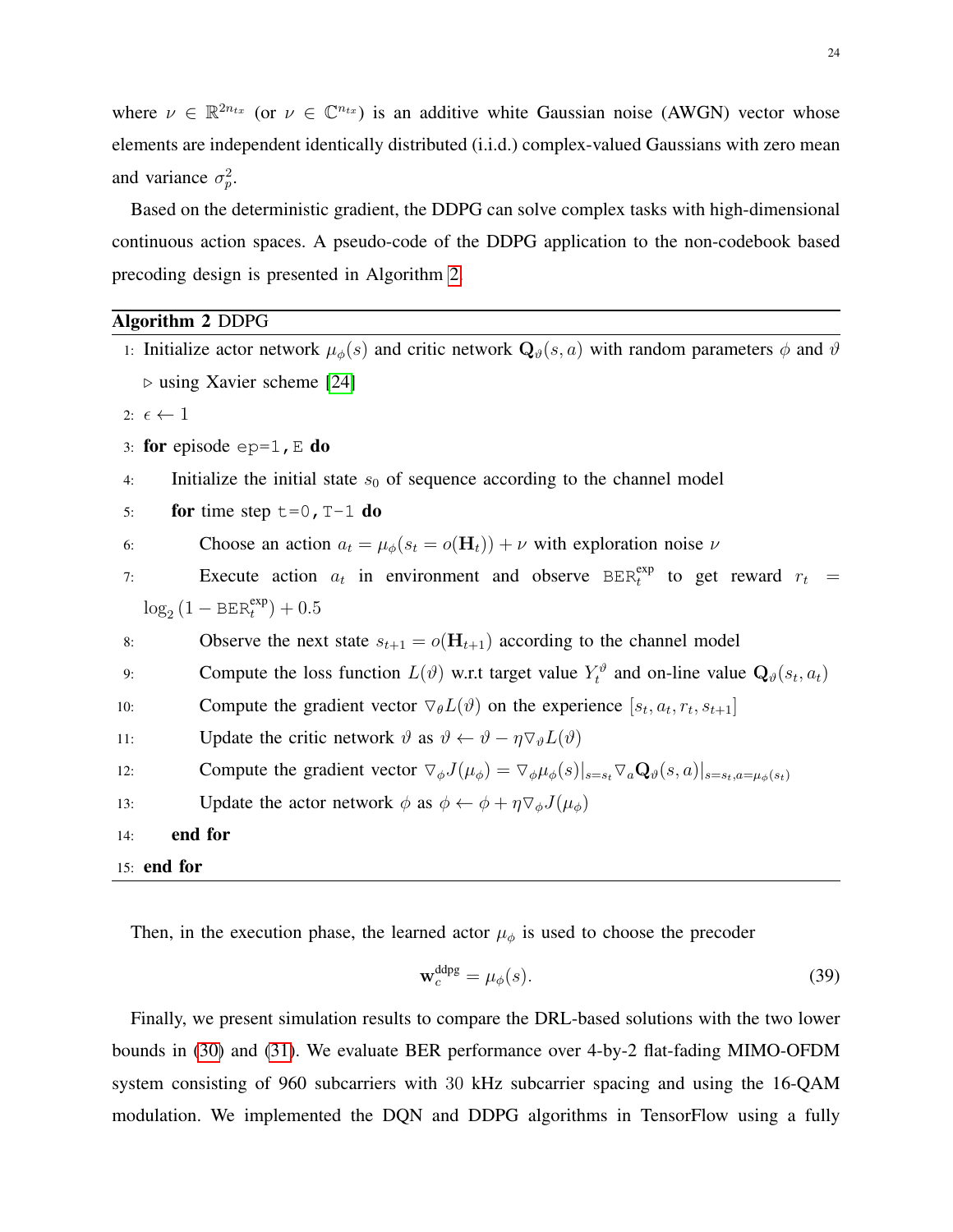<span id="page-24-0"></span>

Fig. 8: Cumulative distribution function (CDF) of the bit-error rate (BER)-based rewards of the 4-by-2 MIMO OFDM system over the flat-fading channel model using 16-QAM

connected neural network with two hidden layers that have 512 and 128 neurons, respectively, and use the rectified linear unit (ReLU) as the activation functions. For fast and stable convergence, we initialize the weights randomly from a normal distribution by using the Xavier scheme [\[24\]](#page-29-11) while the biases are initialized to be zero.

The achieved BER performance of the DQN and DDPG is presented in Fig. [8](#page-24-0) in comparison with the two lower bounds. The DQN and DDPG are learned over 300,000 time steps under the temporally-independent block-fading channel model and the performance is measured on a new set of 10,000 steps without parameter update. The comparison with the lower bounds shows that the DQN and DDPG can achieve the near-optimal performance of codebook-based and non-codebook based MIMO precoding system. The results demonstrate that the DQN and DDPG are able to learn the near-optimal precoder selection policy solely based on the feedback of rewards without any additional knowledge on the underlying system and channel model in the wireless communication environment.

# *B. Robustness in Environment II*

Motivated by the optimality of DRL-based precoding approach demonstrated in Environment I, we aim at exploiting the benefit of the approach on a more challenging precoding problem under Environment II. We first provide the sub-optimal analytic solutions to the precoding problems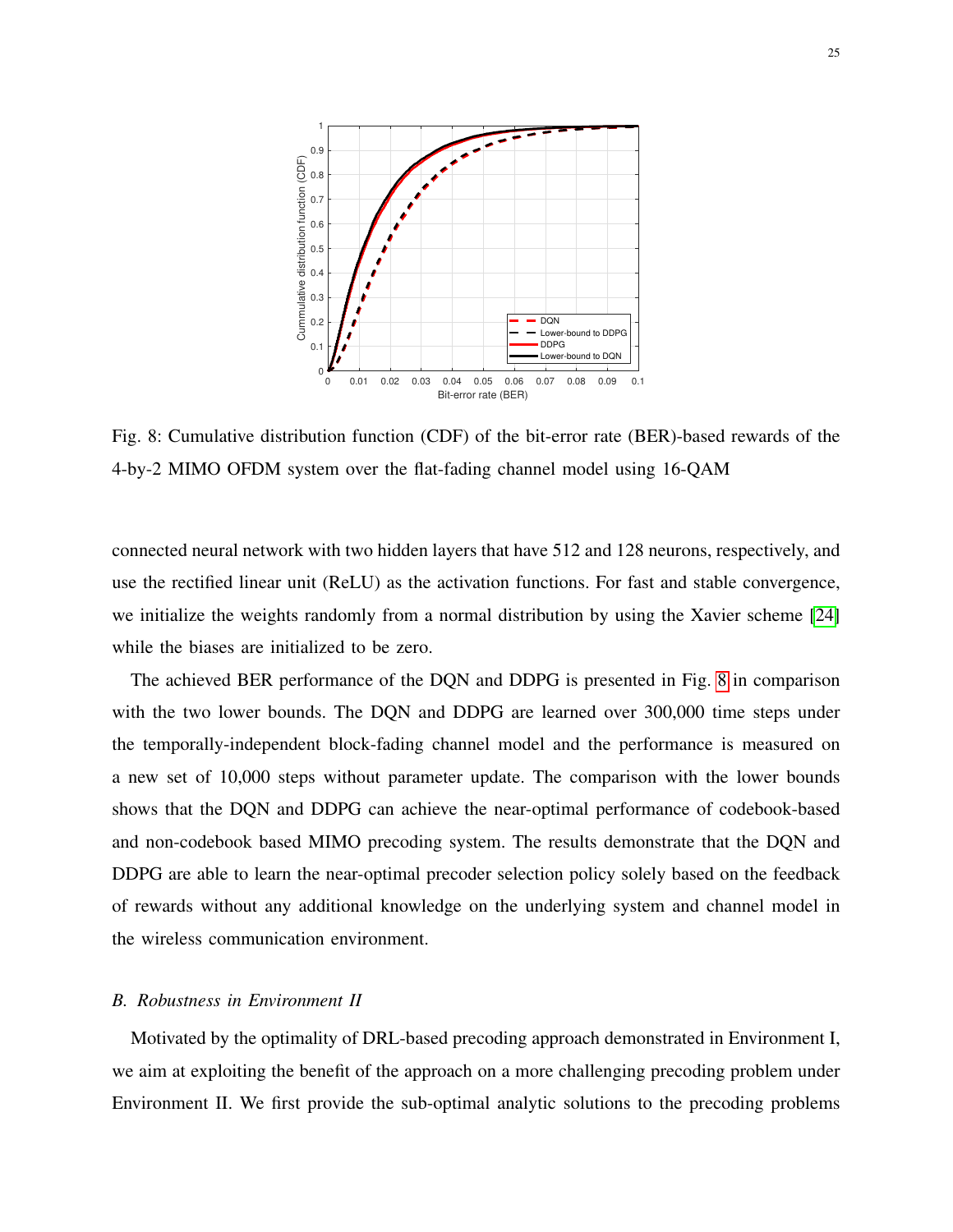in codebook-based and non-codebook based MIMO transmissions under Environment II and describe the DQN and DDPG applications to the same problems. We then provide the simulation results to demonstrate the robustness of the two DRL algorithms to learn an optimal policy under very complex environments.

As shown in Section [II,](#page-5-0) under the assumption of the underlying subband precoding MIMO system and frequency-selective MIMO channel model in Environment II, the BER minimization problem in [\(7\)](#page-8-0) does not admit a computationally efficient solution. A conventional approach is to use the spatial channel statistics of the pilot channels within a subband. Under the block-fading model, the environmental state (or the spatial channel statistics) can be captured by channel matrices  $\{\mathbf H_{t,j}\}_{j\in \Psi_p}$  estimated on the reverse pilot signals. The spatial channel statistics can be approximated by the channel covariance matrix averaged over the pilot channels within a subband, i.e.,

$$
\mathbf{R}_{t,hh} = \frac{1}{|\Psi_p|} \sum_{j \in \Psi_p} \mathbf{H}_{t,j}^{\dagger} \mathbf{H}_{t,j}.
$$
 (40)

By utilizing this spatial channel covariance matrix for the conventional channel gain maximization problems in [\(30\)](#page-19-0) and [\(31\)](#page-19-1), the analytical suboptimal solutions can be computed.

Accordingly, in codebook-based MIMO precoding, the best precoder is given by the following exhaustive search:

<span id="page-25-0"></span>
$$
\mathbf{w}_{d}^{\text{sub-opt}} = \underset{\mathbf{W} \in \mathcal{A}_{d}}{\arg \max} |\mathbf{w}^{\dagger} \mathbf{R}_{t,hh} \mathbf{w}|, \qquad (41)
$$

and the best sub-optimal precoder in non-codebook based MIMO precoding is given by the following maximization problem:

<span id="page-25-1"></span>
$$
\mathbf{w}_{\mathrm{c}}^{\mathrm{sub-opt}} = \underset{\mathbf{W} \in \mathcal{A}_c}{\arg \max} |\mathbf{w}^{\dagger} \mathbf{R}_{t,hh} \mathbf{w}|,\tag{42}
$$

where the sub-optimal solution  $w_c^{sub-opt}$  is known to be obtained by the eigenvalue decomposition (EVD) of  $\mathbf{R}_{t, hh}$  [\[25\]](#page-29-12).

Nevertheless, the above conventional approximation solutions are far from being optimal due to the approximation steps taken to simplify the BER minimization problem in [\(7\)](#page-8-0) into [\(41\)](#page-25-0) or [\(42\)](#page-25-1). In what follows, we consider a DRL-based approach as an alternative. That is, instead of approximating an optimal precoder based on the spatial channel covariance matrix, the proposed DRL-based framework learns an optimal precoding policy directly from interactions with complex real-world MIMO environments. The DRL-based approach will lead to a solution that is closer to the optimum for the original precoding problems [\(7\)](#page-8-0) with  $A = A_d$  or  $A_c$ .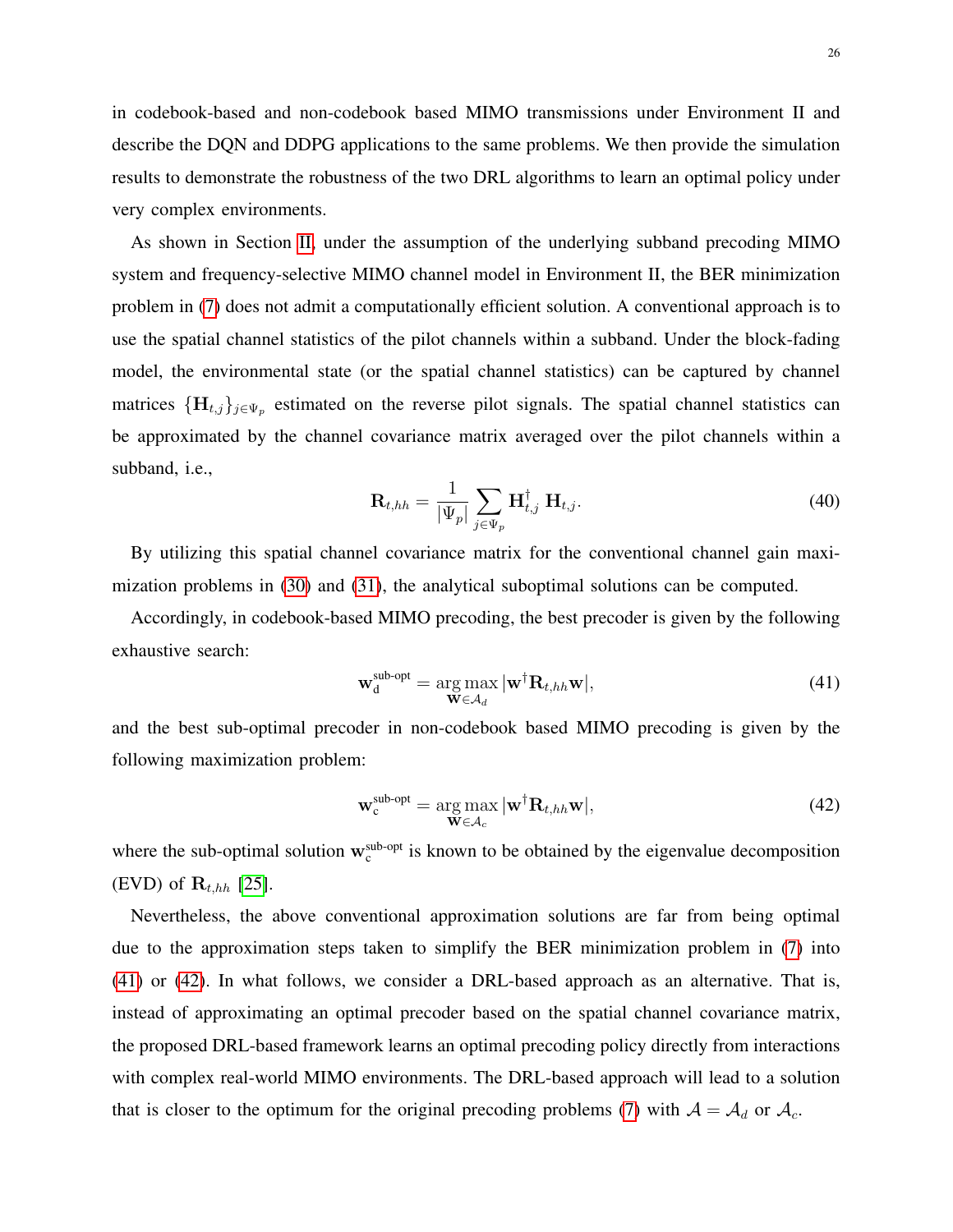The same DQN and DDPG algorithms illustrated in Algorithm [1](#page-21-0) and [2](#page-23-0) can be used under Environment II while the input of environmental state to the neural networks is a three-dimensional array representing the transmit antenna, the receive antenna, and the RE in a given subband. As we use a fully-connected input layer in our simulations, the environmental state vector  $s_t$  for a given subband is given by a set of vectorized MIMO channel matrices on the pilot REs  $\Psi_p$ 

$$
s_t = o(\{\mathbf{H}_{t,j}\}_{j \in \Phi_d}) = \left\{ \left[ \text{vec}(\Re[\mathbf{H}_{t,j}])^T, \text{vec}(\Im[\mathbf{H}_{t,j}])^T \right]^T \right\}_{j \in \Psi_p},
$$
(43)

and, under the subband precoding assumption, the experimental BER over the data REs  $\Phi_d$  is given by

$$
\operatorname{BER}^{\exp}_{t}\left(\mathbf{w}_{t}|\{\mathbf{H}_{t,j}\}_{j\in\Phi_{d}}\right) \triangleq \frac{1}{\log_{2}M|\Phi_{d}|}\sum_{m=1}^{\log_{2}M} \sum_{j=1}^{|\Phi_{d}|}\mathbb{1}(b_{i}^{m} \neq \hat{b}_{i}^{m}).
$$
\n(44)

To demonstrate the robustness of the DQN and DDPG in learning an optimal solution under Environment II, we provide numerical results, comparing those with the conventional approximation algorithms in [\(41\)](#page-25-0) and [\(42\)](#page-25-1) under the frequency-selective TDL channel model. We consider the same 4-by-2 MIMO-OFDM system setup used for Environment I, but here we also evaluate the 4-QAM modulation. The subband size is assumed to be 8 PRBs. In favor of the conventional solution, the number of pilot signals per subband is chosen to be 3, beyond which only a marginal gain was observed for the conventional solution.

Here the DQN and DDPG both have three hidden fully-connected layers. The three hidden layers have 3840, 512 and 128 neurons, respectively, and use the rectified linear unit (ReLU) as the activation functions. It is worth mentioning that here we did not aim at optimizing the neural network in terms of reduced numbers of layers and neurons for our agent because there exist network compression methods, such as weight pruning and quantization, that can dramatically reduce the computation and memory requirements without affecting the learning performance [\[26\]](#page-29-13). Moreover, new gradient-based optimization methods have been proposed that improve the basic stochastic gradient descent algorithm, including the adaptive learning rate and gradient updates [\[27\]](#page-29-14), [\[28\]](#page-29-15).

The DQN and DDPG are pretrained over 3,000,000 subbands and the performance is measured on a new set of 10,000 subband without parameter update. The achieved BER performance of the proposed precoding framework is presented in the figures [9](#page-27-1) and [10](#page-27-2) in comparison with the conventional approximation solutions in [\(41\)](#page-25-0) and [\(42\)](#page-25-1). The simulation results show that the proposed precoding framework is able to learn a good precoding policy under the very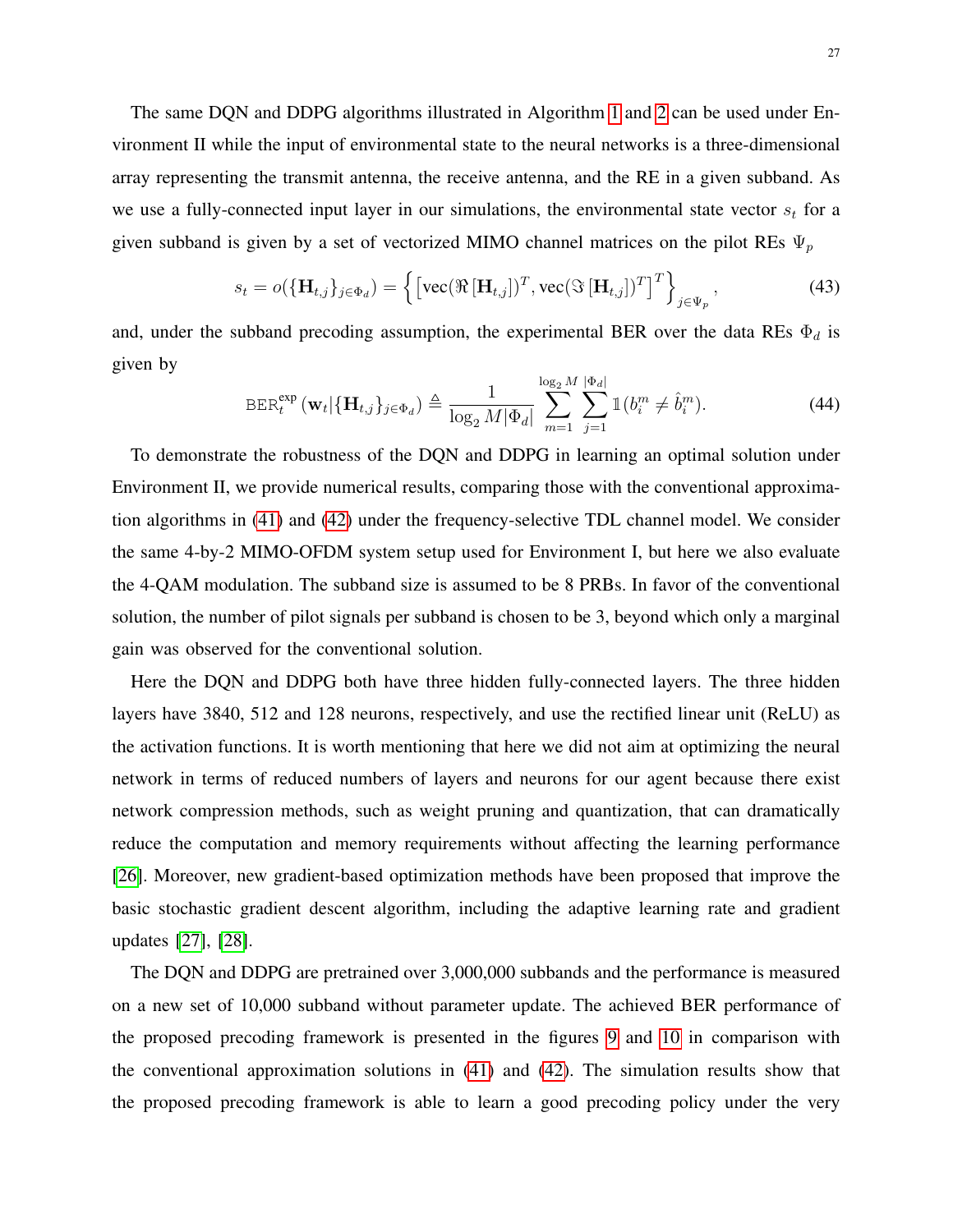<span id="page-27-1"></span>

<span id="page-27-2"></span>Fig. 9: Cumulative distribution function (CDF) of the bit-error rate (BER)-based rewards of the 4-by-2 MIMO OFDM system over the two-tap TDL channel model using 16-QAM



Fig. 10: Bit-error rate (BER) of the 4-by-2 MIMO OFDM system over the two-tap TDL channel model using 4-QAM and 16-QAM

complex environment, outperforming the conventional algorithms in both codebook-based and non-codebook based MIMO precoding systems.

# V. CONCLUSION

<span id="page-27-0"></span>In this paper, we have proposed a DRL-based precoding framework that can be used to learn an optimal precoding policy for complex MIMO precoding problems. In particular, we applied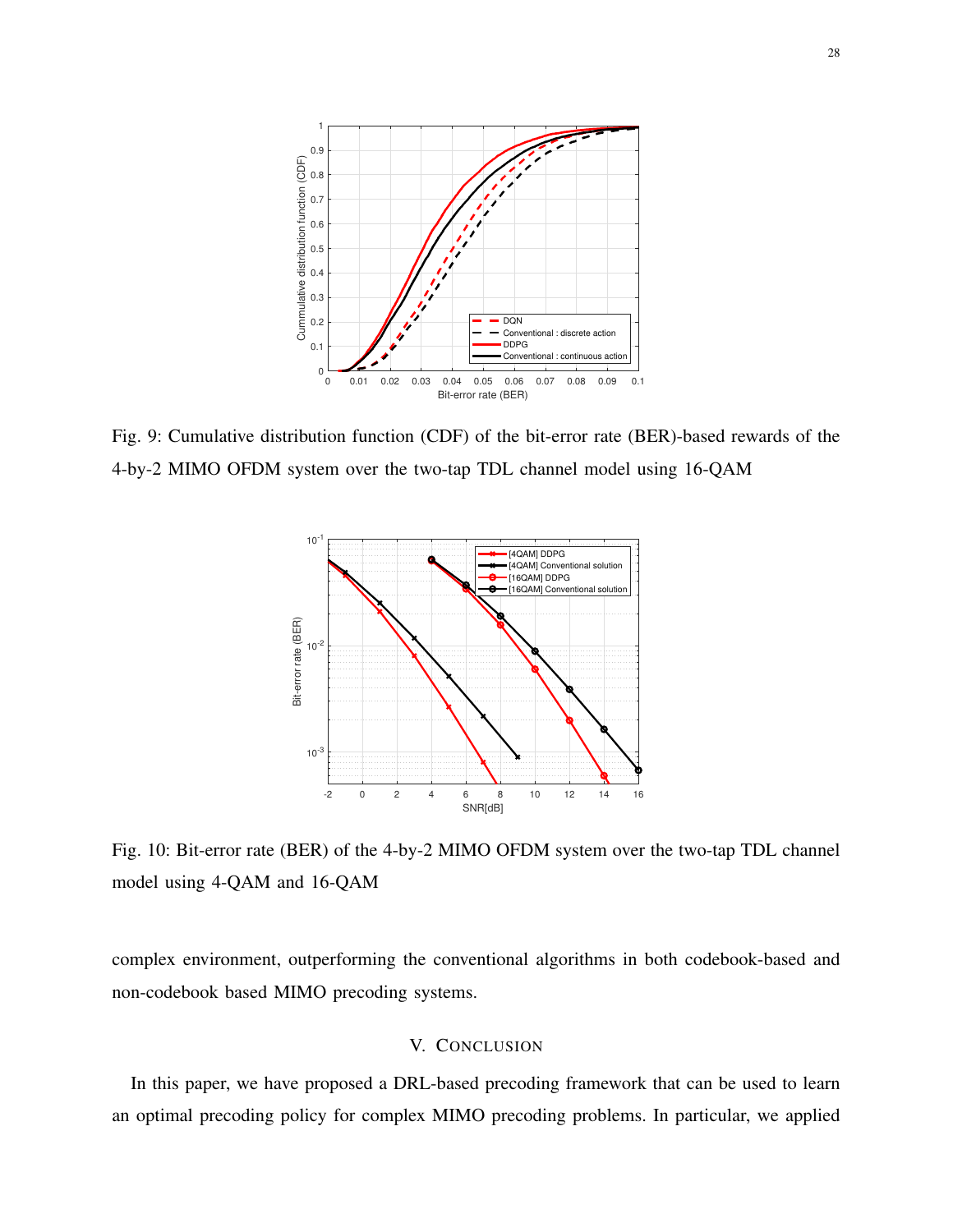two leading DRL algorithms, deep Q-network (DQN) and deep deterministic policy gradient (DDPG), to codebook-based and non-codebook based precoding problems and showed that there is a natural fit between the ideas of DQN and DDPG algorithms and the principles of codebookbased and non-codebook based precoding modes. We have shown the optimality and robustness of the proposed precoding framework by comparing its performance with that of the conventional optimal solution in a simple MIMO environment and the best sub-optimal solution in a complex MIMO environment in terms of achieved bit-error rate (BER). Specifically, the simulation results have demonstrated that the DRL-based approach has the potential to outperform the existing algorithms in complex wireless communication environments for which no optimal solutions are known. Based on our results, we believe that the proposed DRL framework will offer a promising physical-layer solution for future wireless systems.

#### **REFERENCES**

- <span id="page-28-0"></span>[1] H. Lee, M. Girnyk, and J. Jeong, "Deep MIMO Autoprecoder," in *IEEE International Conference on Communications*, June 2020.
- <span id="page-28-1"></span>[2] G. Wikström, J. Peisa, P. Rugeland, N. Johansson, S. Parkvall, M. A. Girnyk, G. Mildh, and I. L. da Silva, "Challenges and Technologies for 6G," in *6G Wireless Summit*, 2020.
- <span id="page-28-2"></span>[3] 3GPP, "System architecture for the 5G System (5GS)," Technical Specification (TS) 23.503, 3rd Generation Partnership Project (3GPP), 2019.
- <span id="page-28-3"></span>[4] N. Zhao, Y. Liang, D. Niyato, Y. Pei, M. Wu, and Y. Jiang, "Deep Reinforcement Learning for User Association and Resource Allocation in Heterogeneous Cellular Networks," *IEEE Transactions on Wireless Communications*, vol. 18, no. 11, pp. 5141–5152, 2019.
- <span id="page-28-4"></span>[5] M. Yan, G. Feng, J. Zhou, Y. Sun, and Y. Liang, "Intelligent Resource Scheduling for 5G Radio Access Network Slicing," *IEEE Transactions on Vehicular Technology*, vol. 68, no. 8, pp. 7691–7703, 2019.
- <span id="page-28-5"></span>[6] U. Challita, L. Dong, and W. Saad, "Proactive Resource Management for LTE in Unlicensed Spectrum: A Deep Learning Perspective," *IEEE Transactions on Wireless Communications*, vol. 17, no. 7, pp. 4674–4689, 2018.
- <span id="page-28-6"></span>[7] M. Chen, W. Saad, and C. Yin, "Echo State Networks for Self-Organizing Resource Allocation in LTE-U With Uplink Downlink Decoupling," *IEEE Transactions on Wireless Communications*, vol. 16, no. 1, pp. 3–16, 2017.
- <span id="page-28-7"></span>[8] T. O'Shea and J. Hoydis, "An Introduction to Deep Learning for the Physical Layer," *IEEE Transactions on Cognitive Communications and Networking*, vol. 3, no. 4, pp. 563–575, 2017.
- <span id="page-28-8"></span>[9] H. Huang, Y. Song, J. Yang, G. Gui, and F. Adachi, "Deep-Learning-Based Millimeter-Wave Massive MIMO for Hybrid Precoding," *IEEE Transactions on Vehicular Technology*, vol. 68, no. 3, pp. 3027–3032, 2019.
- <span id="page-28-9"></span>[10] R. S. Sutton and A. G. Barto, *Reinforcement Learning: An Introduction*. Second Edition, MIT Press, Cambridge, Massachusetts, London, 2017.
- <span id="page-28-10"></span>[11] D. Silver, T. Hubert, J. Schrittwieser, I. Antonoglou, M. Lai, A. Guez, M. Lanctot, L. Sifre, D. Kumaran, T. Graepel, *et al.*, "A general reinforcement learning algorithm that masters chess, shogi, and Go through self-play," *Science*, vol. 362, no. 6419, pp. 1140–1144, 2018.
- <span id="page-28-11"></span>[12] I. Goodfellow, Y. Bengio, and A. Courville, *Deep Learning*. MIT Press, 2016.